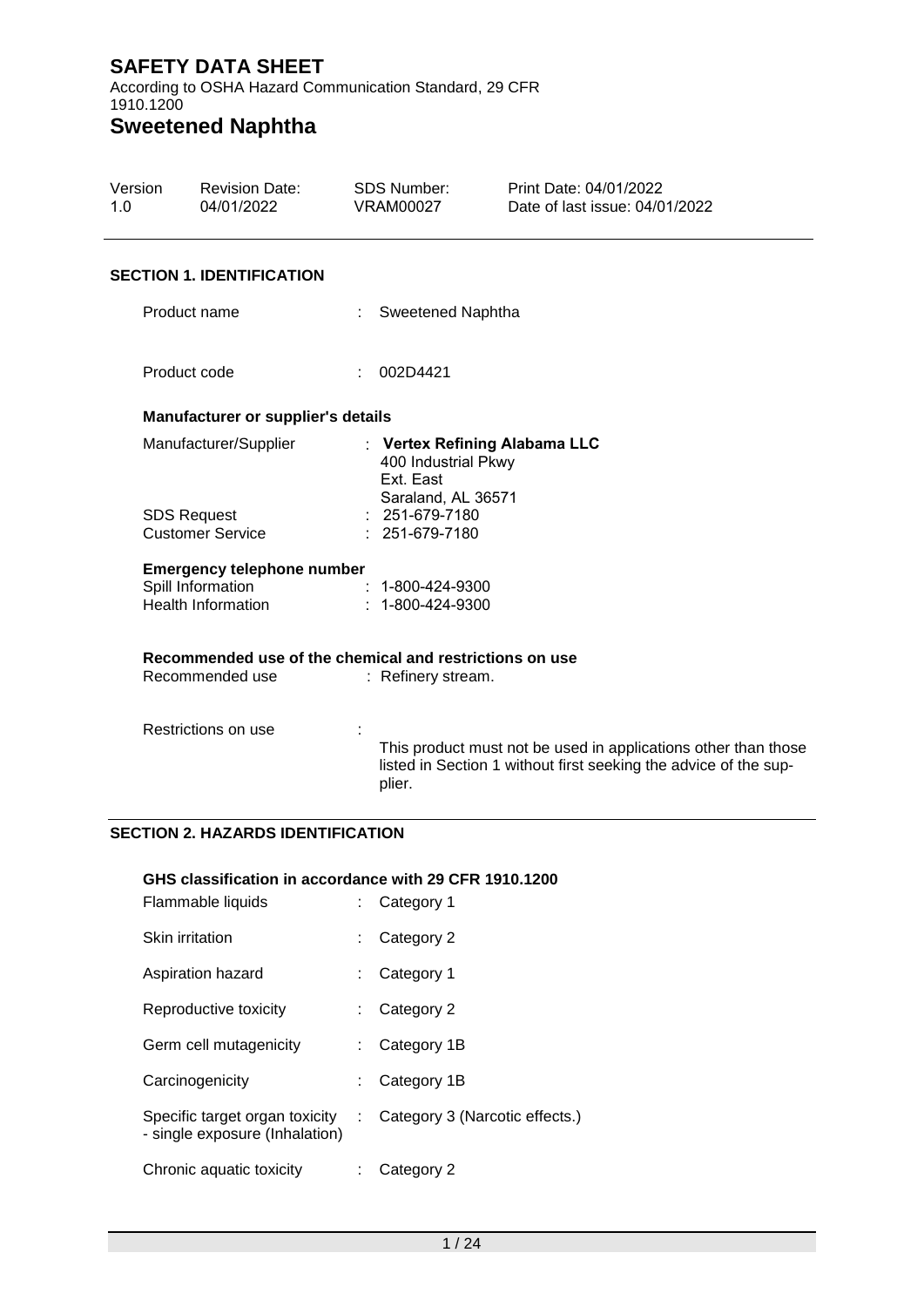According to OSHA Hazard Communication Standard, 29 CFR 1910.1200

# **Sweetened Naphtha**

| Version<br>1.0                                       | <b>Revision Date:</b><br>04/01/2022            | <b>SDS Number:</b><br><b>VRAM00027</b>                                                                | Print Date: 04/01/2022<br>Date of last issue: 04/01/2022                                                                                                                                                                                                                                                                                                                                                                                                                                                                                                                                                                                                                                                                                                       |
|------------------------------------------------------|------------------------------------------------|-------------------------------------------------------------------------------------------------------|----------------------------------------------------------------------------------------------------------------------------------------------------------------------------------------------------------------------------------------------------------------------------------------------------------------------------------------------------------------------------------------------------------------------------------------------------------------------------------------------------------------------------------------------------------------------------------------------------------------------------------------------------------------------------------------------------------------------------------------------------------------|
|                                                      | <b>GHS label elements</b><br>Hazard pictograms |                                                                                                       |                                                                                                                                                                                                                                                                                                                                                                                                                                                                                                                                                                                                                                                                                                                                                                |
|                                                      | Signal word                                    | Danger                                                                                                |                                                                                                                                                                                                                                                                                                                                                                                                                                                                                                                                                                                                                                                                                                                                                                |
| <b>Hazard statements</b><br>Precautionary statements |                                                | PHYSICAL HAZARDS:<br><b>HEALTH HAZARDS:</b><br>H315 Causes skin irritation.<br>H350 May cause cancer. | H224 Extremely flammable liquid and vapour.<br>H304 May be fatal if swallowed and enters airways.<br>H336 May cause drowsiness or dizziness.<br>H340 May cause genetic defects.<br>H361 Suspected of damaging fertility or the unborn child.<br><b>ENVIRONMENTAL HAZARDS:</b><br>H411 Toxic to aquatic life with long lasting effects.                                                                                                                                                                                                                                                                                                                                                                                                                         |
|                                                      |                                                | <b>Prevention:</b><br>and understood.<br>ment.<br>face protection.                                    | P201 Obtain special instructions before use.<br>P202 Do not handle until all safety precautions have been read<br>P210 Keep away from heat, hot surfaces, sparks, open flames<br>and other ignition sources. No smoking.<br>P233 Keep container tightly closed.<br>P240 Ground/bond container and receiving equipment.<br>P241 Use explosion-proof electrical/ventilating/lighting equip-<br>P242 Use non-sparking tools.<br>P243 Take action to prevent static discharges.<br>P261 Avoid breathing dust/ fume/ gas/ mist/ vapours/ spray.<br>P264 Wash skin thoroughly after handling.<br>P271 Use only outdoors or in a well-ventilated area.<br>P273 Avoid release to the environment.<br>P280 Wear protective gloves/ protective clothing/ eye protection/ |
|                                                      |                                                | <b>Response:</b><br>attention.<br>on this label).                                                     | P301 + P310 IF SWALLOWED: Immediately call a POISON<br>CENTER or doctor/ physician.<br>P303 + P361 + P353 IF ON SKIN (or hair): Take off immediately<br>all contaminated clothing. Rinse skin with water/shower.<br>P304 + P340 IF INHALED: Remove person to fresh air and<br>keep comfortable for breathing.<br>P308 + P313 IF exposed or concerned: Get medical advice/<br>P312 Call a POISON CENTER/doctor if you feel unwell.<br>P321 Specific treatment (see supplemental first aid instructions<br>P331 Do NOT induce vomiting.                                                                                                                                                                                                                          |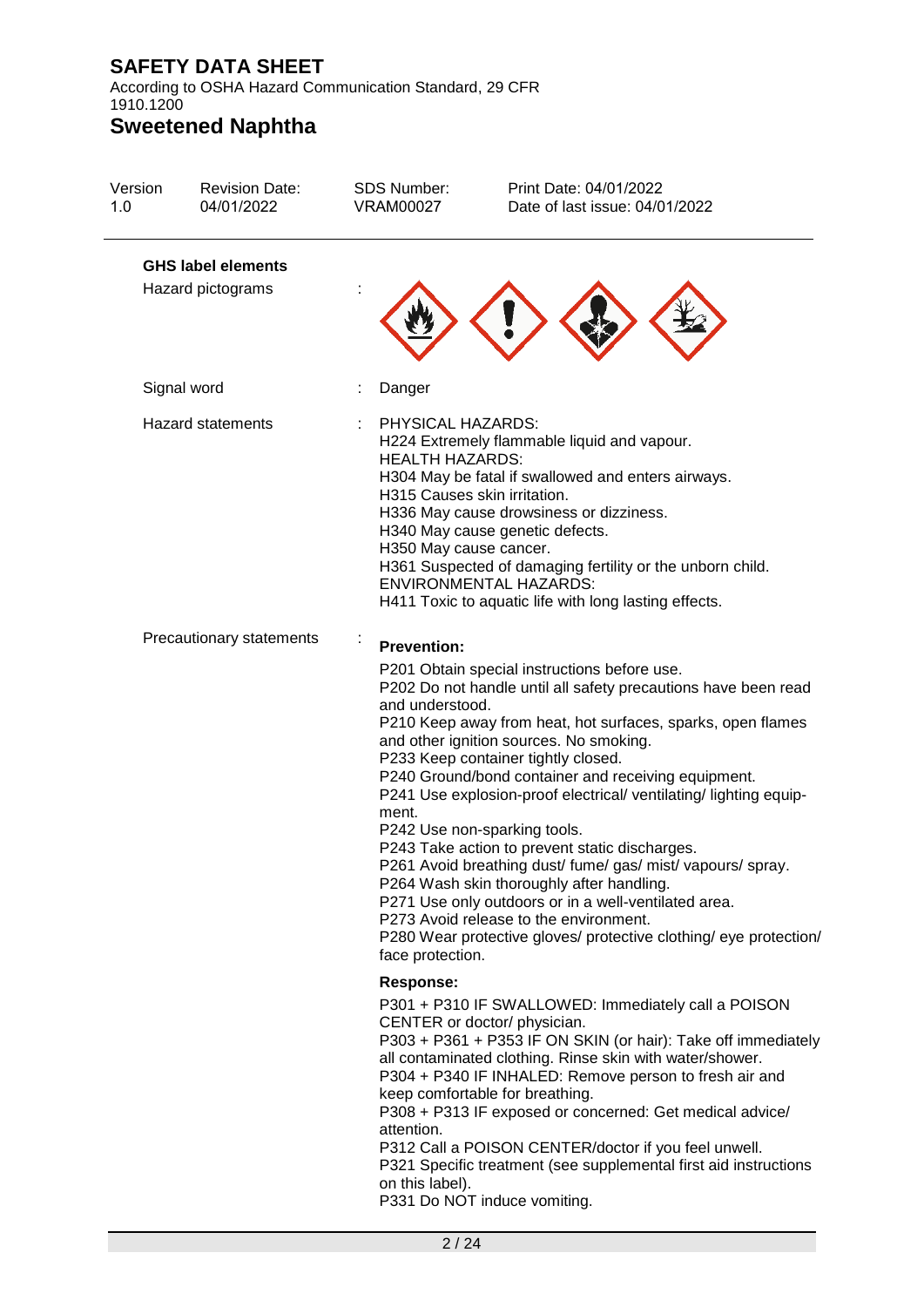According to OSHA Hazard Communication Standard, 29 CFR 1910.1200

**Sweetened Naphtha**

| Version<br>1.0 | <b>Revision Date:</b><br>04/01/2022 | <b>SDS Number:</b><br>VRAM00027                                         | Print Date: 04/01/2022<br>Date of last issue: 04/01/2022                                                                                                                                                                                     |
|----------------|-------------------------------------|-------------------------------------------------------------------------|----------------------------------------------------------------------------------------------------------------------------------------------------------------------------------------------------------------------------------------------|
|                |                                     | tion.<br>reuse.<br>P391 Collect spillage.                               | P332 + P313 If skin irritation occurs: Get medical advice/atten-<br>P362 + P364 Take off contaminated clothing and wash it before<br>P370 + P378 In case of fire: Use alcohol-resistant foam, carbon<br>dioxide or water mist to extinguish. |
|                |                                     | Storage:<br>P235 Keep cool.<br>tightly closed.<br>P405 Store locked up. | P403 + P233 Store in a well-ventilated place. Keep container                                                                                                                                                                                 |
|                |                                     | Disposal:<br>tions.                                                     | P501 Dispose of contents and container to appropriate waste<br>site or reclaimer in accordance with local and national regula-                                                                                                               |

#### **Other hazards**

#### **Other hazards which do not result in classification**

Liquid evaporates quickly and can ignite leading to a flash fire, or an explosion in a confined space.

A component or components of this material may cause cancer.

This product contains benzene which may cause leukaemia (AML - acute myelogenous leukaemia).

This material is a static accumulator.

Even with proper grounding and bonding, this material can still accumulate an electrostatic charge.

If sufficient charge is allowed to accumulate, electrostatic discharge and ignition of flammable airvapour mixtures can occur.

May cause MDS (Myelodysplastic Syndrome).

The classification of this material is based on OSHA HCS 2012 criteria.

#### **SECTION 3. COMPOSITION/INFORMATION ON INGREDIENTS**

#### **Hazardous components**

| Chemical name        | Synonyms       | CAS-No.    | Concentration (% w/w) |
|----------------------|----------------|------------|-----------------------|
| Naphtha (petroleum), | l Naphtha (pe- | 64741-87-3 | $= 100$               |
| sweetened            | troleum),      |            |                       |
|                      | sweetened      |            |                       |

#### **Further information**

| Contains:        |                       |                   |  |  |  |
|------------------|-----------------------|-------------------|--|--|--|
| Chemical name    | Identification number | Concentration [%] |  |  |  |
| toluene          | 108-88-3, 203-625-9   | $10 - 30$         |  |  |  |
| Xylene           | 1330-20-7, 215-535-7  | $10 - 30$         |  |  |  |
| $1,2,4-$         | 95-63-6, 202-436-9    | $5 - 10$          |  |  |  |
| Trimethylbenzene |                       |                   |  |  |  |
| benzene          | 71-43-2, 200-753-7    | - 5               |  |  |  |
| Ethylbenzene     | 100-41-4, 202-849-4   | - 5               |  |  |  |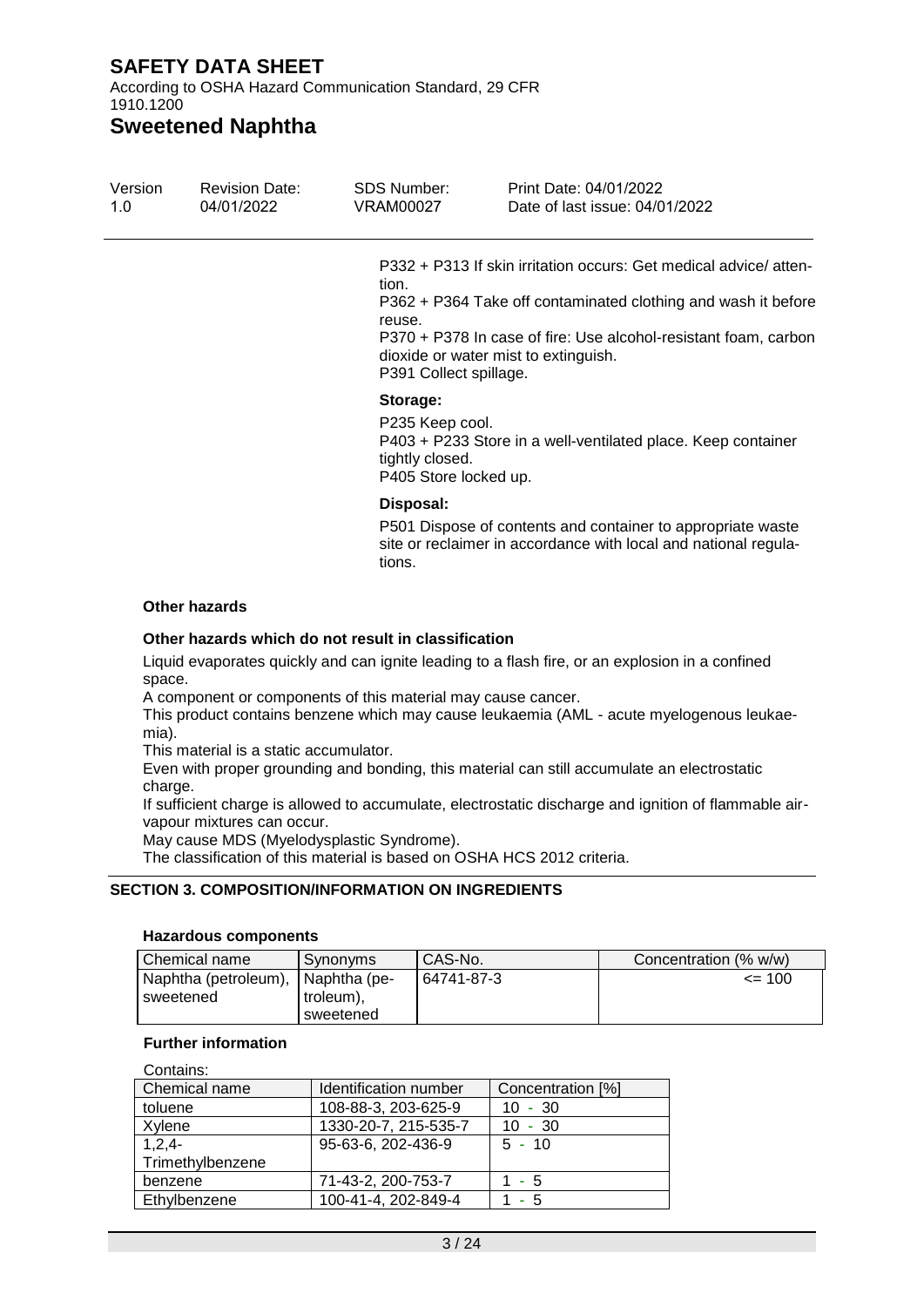According to OSHA Hazard Communication Standard, 29 CFR 1910.1200

# **Sweetened Naphtha**

| Version | <b>Revision Date:</b> | SDS Number: | Print Date: 04/01/2022         |
|---------|-----------------------|-------------|--------------------------------|
| 1.0     | 04/01/2022            | VRAM00027   | Date of last issue: 04/01/2022 |

| n-Hexane    | 110-54-3, 203-777-6 | - 5   |
|-------------|---------------------|-------|
| Naphthalene | 91-20-3, 202-049-5  | 1 - 5 |
| cyclohexane | 110-82-7, 203-806-2 | - 5   |

#### **SECTION 4. FIRST-AID MEASURES**

| If inhaled                                                                       |   | Remove to fresh air. If rapid recovery does not occur,<br>transport to nearest medical facility for additional treatment.                                                                                                                                                                                                                                                                                                                                                                                                                                                                                                                                             |
|----------------------------------------------------------------------------------|---|-----------------------------------------------------------------------------------------------------------------------------------------------------------------------------------------------------------------------------------------------------------------------------------------------------------------------------------------------------------------------------------------------------------------------------------------------------------------------------------------------------------------------------------------------------------------------------------------------------------------------------------------------------------------------|
| In case of skin contact                                                          | ÷ | Remove contaminated clothing. Immediately flush skin with<br>large amounts of water for at least 15 minutes, and follow by<br>washing with soap and water if available. If redness, swelling,<br>pain and/or blisters occur, transport to the nearest medical<br>facility for additional treatment.                                                                                                                                                                                                                                                                                                                                                                   |
| In case of eye contact                                                           | ÷ | Flush eye with copious quantities of water.<br>Remove contact lenses, if present and easy to do. Continue<br>rinsing.<br>If persistent irritation occurs, obtain medical attention.                                                                                                                                                                                                                                                                                                                                                                                                                                                                                   |
| If swallowed                                                                     | ÷ | Call emergency number for your location / facility.<br>If swallowed, do not induce vomiting: transport to nearest<br>medical facility for additional treatment. If vomiting occurs<br>spontaneously, keep head below hips to prevent aspiration.<br>If any of the following delayed signs and symptoms appear<br>within the next 6 hours, transport to the nearest medical facili-<br>ty: fever greater than 101° F (38.3°C), shortness of breath,<br>chest congestion or continued coughing or wheezing.                                                                                                                                                             |
| Most important symptoms<br>and effects, both acute and<br>delayed                | ÷ | Skin irritation signs and symptoms may include a burning sen-<br>sation, redness, swelling, and/or blisters.<br>Eye irritation signs and symptoms may include a burning sen-<br>sation and a temporary redness of the eye.<br>If material enters lungs, signs and symptoms may include<br>coughing, choking, wheezing, difficulty in breathing, chest<br>congestion, shortness of breath, and/or fever.<br>The onset of respiratory symptoms may be delayed for sever-<br>al hours after exposure.<br>Breathing of high vapour concentrations may cause central<br>nervous system (CNS) depression resulting in dizziness, light-<br>headedness, headache and nausea. |
| Protection of first-aiders                                                       | ÷ | When administering first aid, ensure that you are wearing the<br>appropriate personal protective equipment according to the<br>incident, injury and surroundings.                                                                                                                                                                                                                                                                                                                                                                                                                                                                                                     |
| Indication of any immediate<br>medical attention and special<br>treatment needed | ÷ | Treat symptomatically.<br>Call a doctor or poison control center for guidance.                                                                                                                                                                                                                                                                                                                                                                                                                                                                                                                                                                                        |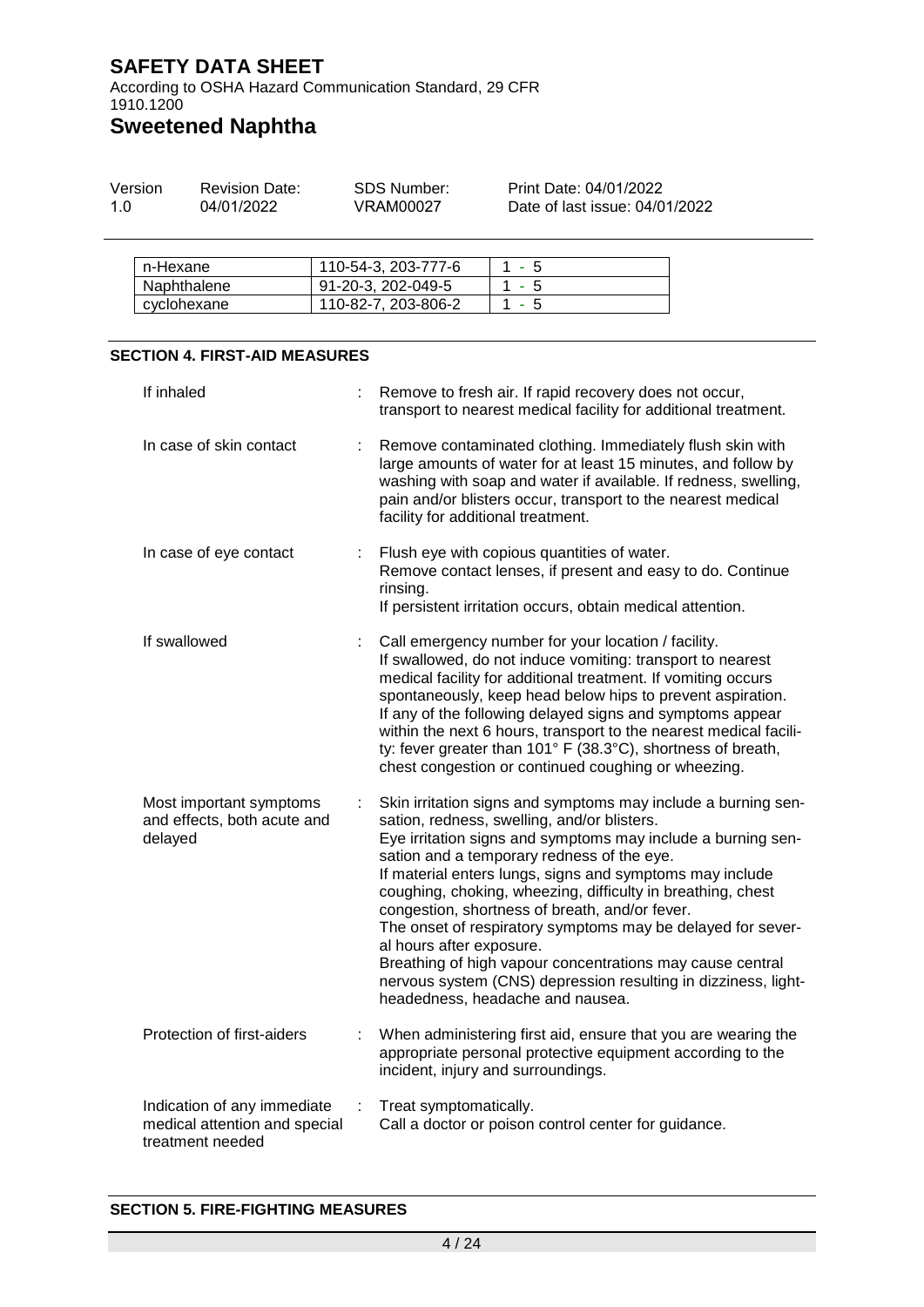According to OSHA Hazard Communication Standard, 29 CFR 1910.1200

# **Sweetened Naphtha**

| Version<br>1.0 |                                     | <b>Revision Date:</b><br>04/01/2022 |           | SDS Number:<br><b>VRAM00027</b>                                                                                                                                                                                                | Print Date: 04/01/2022<br>Date of last issue: 04/01/2022                                                                                                                                                                                                                                                                                                                |  |
|----------------|-------------------------------------|-------------------------------------|-----------|--------------------------------------------------------------------------------------------------------------------------------------------------------------------------------------------------------------------------------|-------------------------------------------------------------------------------------------------------------------------------------------------------------------------------------------------------------------------------------------------------------------------------------------------------------------------------------------------------------------------|--|
|                |                                     | Suitable extinguishing media        | ÷         |                                                                                                                                                                                                                                | Foam, water spray or fog. Dry chemical powder, carbon diox-<br>ide, sand or earth may be used for small fires only.                                                                                                                                                                                                                                                     |  |
|                | Unsuitable extinguishing<br>media   |                                     |           | Do not use direct water jets on the burning product as they<br>could cause a steam explosion and spread of the fire.<br>Simultaneous use of foam and water on the same surface is<br>to be avoided as water destroys the foam. |                                                                                                                                                                                                                                                                                                                                                                         |  |
|                | fighting                            | Specific hazards during fire-       | ÷         | gases (smoke).<br>occurs.<br>distant ignition is possible.                                                                                                                                                                     | Hazardous combustion products may include:<br>A complex mixture of airborne solid and liquid particulates and<br>Unidentified organic and inorganic compounds.<br>Carbon monoxide may be evolved if incomplete combustion<br>The vapour is heavier than air, spreads along the ground and<br>Will float and can be reignited on surface water.                          |  |
|                | Specific extinguishing meth-<br>ods |                                     | ÷         |                                                                                                                                                                                                                                | Use extinguishing measures that are appropriate to local cir-<br>cumstances and the surrounding environment.                                                                                                                                                                                                                                                            |  |
|                |                                     | Further information                 |           | to evacuate immediately.                                                                                                                                                                                                       | Clear fire area of all non-emergency personnel.<br>If the fire cannot be extinguished the only course of action is<br>Keep adjacent containers cool by spraying with water.<br>If possible remove containers from the danger zone.<br>Contain residual material at affected sites to prevent material<br>from entering drains (sewers), ditches, and waterways.         |  |
|                | for firefighters                    | Special protective equipment        | $\cdot$ : |                                                                                                                                                                                                                                | Proper protective equipment including chemical resistant<br>gloves are to be worn; chemical resistant suit is indicated if<br>large contact with spilled product is expected. Self-Contained<br>Breathing Apparatus must be worn when approaching a fire in<br>a confined space. Select fire fighter's clothing approved to<br>relevant Standards (e.g. Europe: EN469). |  |

#### **SECTION 6. ACCIDENTAL RELEASE MEASURES**

| Personal precautions, protec-:<br>tive equipment and emer-<br>gency procedures | Do not breathe fumes, vapour.<br>Do not operate electrical equipment.<br>Shut off leaks, if possible without personal risks. Remove all<br>possible sources of ignition in the surrounding area and evac-<br>uate all personnel. Attempt to disperse the gas or to direct its<br>flow to a safe location for example by using fog sprays. Take<br>precautionary measures against static discharge. Ensure elec-<br>trical continuity by bonding and grounding (earthing) all<br>equipment. Monitor area with combustible gas meter.<br>Vapour can travel for considerable distances both above and<br>below the ground surface. Underground services (drains,<br>pipelines, cable ducts) can provide preferential flow paths. |
|--------------------------------------------------------------------------------|-------------------------------------------------------------------------------------------------------------------------------------------------------------------------------------------------------------------------------------------------------------------------------------------------------------------------------------------------------------------------------------------------------------------------------------------------------------------------------------------------------------------------------------------------------------------------------------------------------------------------------------------------------------------------------------------------------------------------------|
| Environmental precautions                                                      | : Take measures to minimise the effects on groundwater.<br>Prevent from spreading or entering into drains, ditches or riv-                                                                                                                                                                                                                                                                                                                                                                                                                                                                                                                                                                                                    |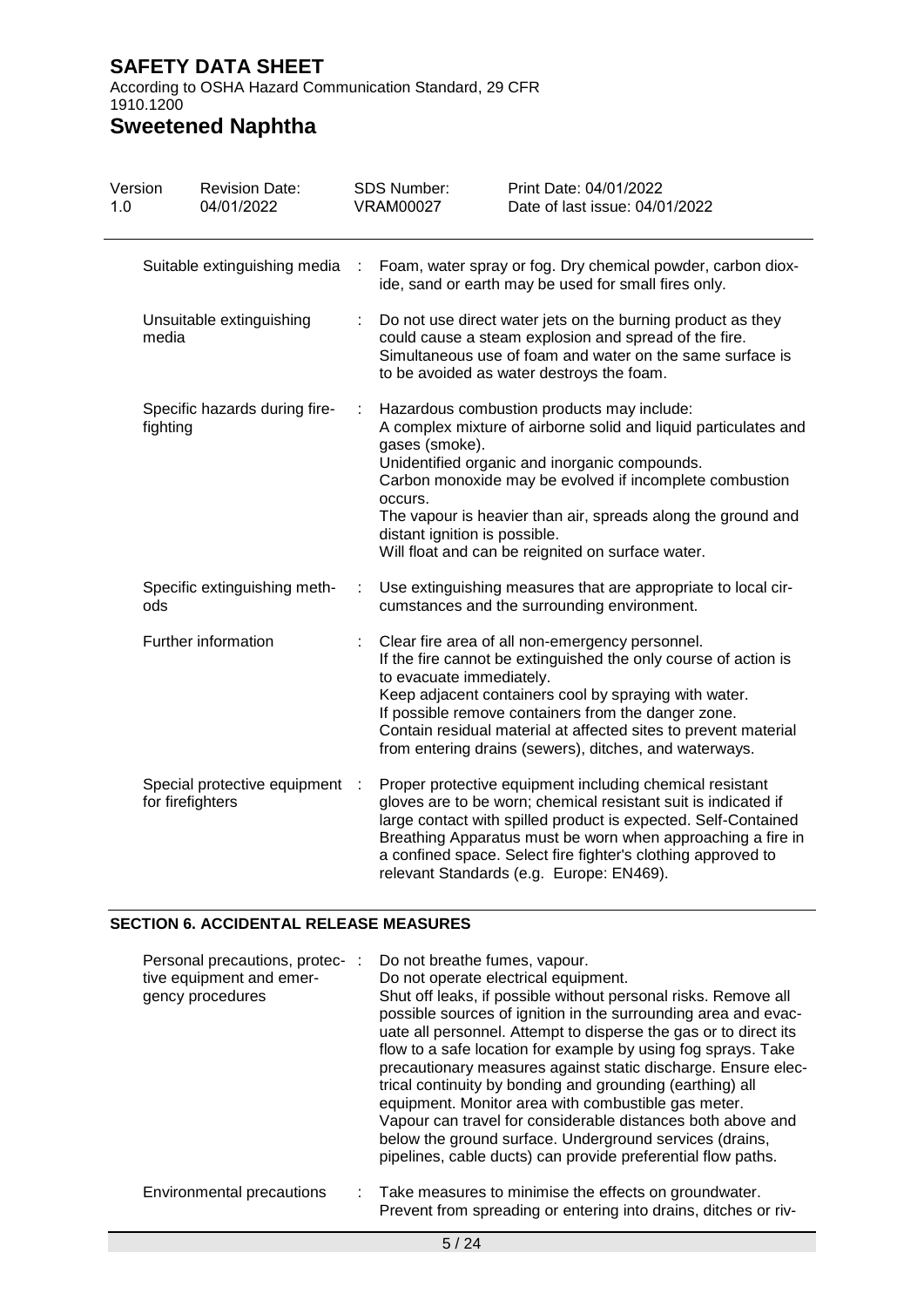According to OSHA Hazard Communication Standard, 29 CFR 1910.1200

# **Sweetened Naphtha**

| Version<br>1.0                                           | <b>Revision Date:</b><br>04/01/2022 | <b>SDS Number:</b><br><b>VRAM00027</b>                                    | Print Date: 04/01/2022<br>Date of last issue: 04/01/2022                                                                                                                                                                                                                                                                                                                                                                                                                                                                                                                                                                                                                                                                                              |
|----------------------------------------------------------|-------------------------------------|---------------------------------------------------------------------------|-------------------------------------------------------------------------------------------------------------------------------------------------------------------------------------------------------------------------------------------------------------------------------------------------------------------------------------------------------------------------------------------------------------------------------------------------------------------------------------------------------------------------------------------------------------------------------------------------------------------------------------------------------------------------------------------------------------------------------------------------------|
|                                                          |                                     |                                                                           | ers by using sand, earth, or other appropriate barriers.<br>Contain residual material at affected sites to prevent material<br>from entering drains (sewers), ditches, and waterways.                                                                                                                                                                                                                                                                                                                                                                                                                                                                                                                                                                 |
| Methods and materials for<br>containment and cleaning up |                                     |                                                                           | Take precautionary measures against static discharges.<br>For large liquid spills (> 1 drum), transfer by mechanical<br>means such as vacuum truck to a salvage tank for recovery or<br>safe disposal. Do not flush away residues with water. Retain<br>as contaminated waste. Allow residues to evaporate or soak<br>up with an appropriate absorbent material and dispose of<br>safely. Remove contaminated soil and dispose of safely<br>For small liquid spills (< 1 drum), transfer by mechanical<br>means to a labeled, sealable container for product recovery or<br>safe disposal. Allow residues to evaporate or soak up with an<br>appropriate absorbent material and dispose of safely. Remove<br>contaminated soil and dispose of safely. |
|                                                          |                                     | cialist advice.<br>ing) all equipment.                                    | Observe all relevant local and international regulations.<br>Avoid contact with skin, eyes and clothing.<br>Evacuate the area of all non-essential personnel.<br>Ventilate contaminated area thoroughly.<br>If contamination of site occurs remediation may require spe-<br>Ensure electrical continuity by bonding and grounding (earth-                                                                                                                                                                                                                                                                                                                                                                                                             |
|                                                          | Additional advice                   | this Safety Data Sheet.<br>cannot be contained.<br>Annex 1 Regulation 26. | For guidance on selection of personal protective equipment<br>see Chapter 8 of this Safety Data Sheet.<br>Notify authorities if any exposure to the general public or the<br>environment occurs or is likely to occur.<br>For guidance on disposal of spilled material see Chapter 13 of<br>Local authorities should be advised if significant spillages<br>Maritime spillages should be dealt with using a Shipboard Oil<br>Pollution Emergency Plan (SOPEP), as required by MARPOL                                                                                                                                                                                                                                                                  |
|                                                          |                                     | (800) 424-8802.<br>8802.                                                  | U.S. regulations may require reporting releases of this materi-<br>al to the environment which exceed the reportable quantity<br>(refer to Chapter 15) to the National Response Center at<br>Under Section 311 of the Clean Water Act (CWA) this material<br>is considered an oil. As such, spills into surface waters must<br>be reported to the National Response Center at (800) 424-<br>This material is covered by EPA's Comprehensive Environ-<br>mental Response, Compensation and Liability Act (CERCLA)<br>Petroleum Exclusion. Therefore, releases to the environment<br>may not be reportable under CERCLA.                                                                                                                                |

#### **SECTION 7. HANDLING AND STORAGE**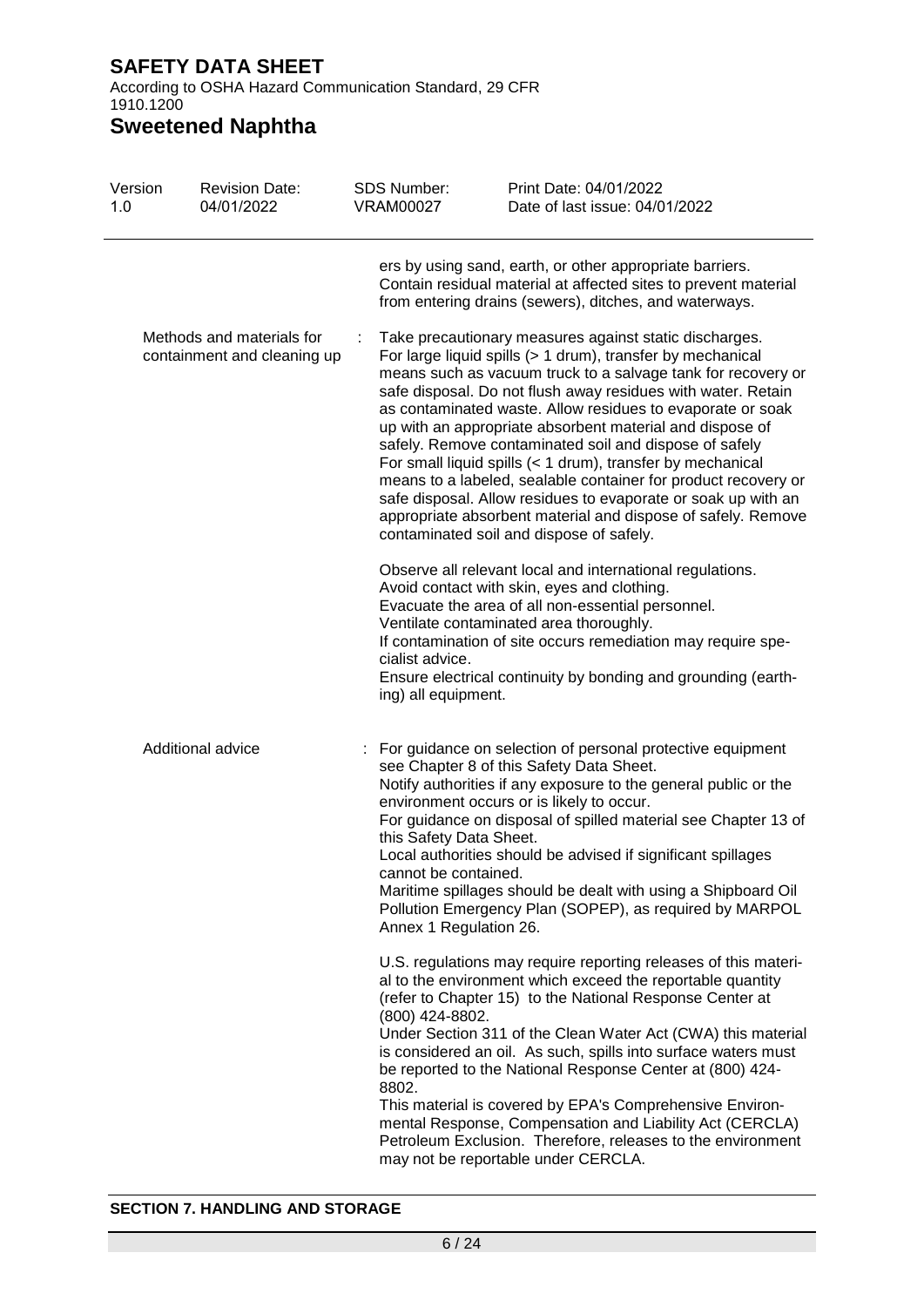According to OSHA Hazard Communication Standard, 29 CFR 1910.1200

**Sweetened Naphtha**

| Version<br>1.0 | <b>Revision Date:</b><br>04/01/2022             | <b>SDS Number:</b><br><b>VRAM00027</b>         | Print Date: 04/01/2022<br>Date of last issue: 04/01/2022                                                                                                                                                                                                                                                                                                                                                                                                                                                                                                                                                                                                                                                                                                                                                                                                                                                                                                                                                                                                                                                                                                                                                                              |
|----------------|-------------------------------------------------|------------------------------------------------|---------------------------------------------------------------------------------------------------------------------------------------------------------------------------------------------------------------------------------------------------------------------------------------------------------------------------------------------------------------------------------------------------------------------------------------------------------------------------------------------------------------------------------------------------------------------------------------------------------------------------------------------------------------------------------------------------------------------------------------------------------------------------------------------------------------------------------------------------------------------------------------------------------------------------------------------------------------------------------------------------------------------------------------------------------------------------------------------------------------------------------------------------------------------------------------------------------------------------------------|
|                | <b>Technical measures</b>                       | Prevent spillages.<br>laundering.<br>material. | Avoid breathing of or direct contact with material. Only use in<br>well ventilated areas. Wash thoroughly after handling. For<br>guidance on selection of personal protective equipment see<br>Chapter 8 of this Safety Data Sheet.<br>Do not use as a cleaning solvent or other non-motor fuel uses.<br>Turn off all battery operated portable electronic devices (ex-<br>amples include: cellular phones, pagers and CD players)<br>before operating gasoline pump.<br>Contaminated leather articles including shoes cannot be de-<br>contaminated and should be destroyed to prevent reuse.<br>Air-dry contaminated clothing in a well-ventilated area before<br>Use the information in this data sheet as input to a risk as-<br>sessment of local circumstances to help determine appropri-<br>ate controls for safe handling, storage and disposal of this<br>Avoid contact with skin, eyes and clothing.                                                                                                                                                                                                                                                                                                                       |
|                | Advice on safe handling                         | sources. Avoid sparks.<br>Avoid exposure.      | Ensure that all local regulations regarding handling and stor-<br>age facilities are followed.<br>When using do not eat or drink.<br>Extinguish any naked flames. Do not smoke. Remove ignition<br>Never siphon by mouth.<br>The vapour is heavier than air, spreads along the ground and<br>distant ignition is possible.<br>Use local exhaust ventilation if there is risk of inhalation of<br>vapours, mists or aerosols.<br>Properly dispose of any contaminated rags or cleaning mate-<br>rials in order to prevent fires.                                                                                                                                                                                                                                                                                                                                                                                                                                                                                                                                                                                                                                                                                                       |
|                | Avoidance of contact<br><b>Product Transfer</b> |                                                | Strong oxidising agents.<br>: Wait 2 minutes after tank filling (for tanks such as those on<br>road tanker vehicles) before opening hatches or manholes.<br>Wait 30 minutes after tank filling (for large storage tanks)<br>before opening hatches or manholes. Even with proper<br>grounding and bonding, this material can still accumulate an<br>electrostatic charge. If sufficient charge is allowed to accumu-<br>late, electrostatic discharge and ignition of flammable air-<br>vapour mixtures can occur. Be aware of handling operations<br>that may give rise to additional hazards that result from the<br>accumulation of static charges. These include but are not<br>limited to pumping (especially turbulent flow), mixing, filtering,<br>splash filling, cleaning and filling of tanks and containers,<br>sampling, switch loading, gauging, vacuum truck operations,<br>and mechanical movements. These activities may lead to<br>static discharge e.g. spark formation. Restrict line velocity<br>during pumping in order to avoid generation of electrostatic<br>discharge $( \leq 1 \text{ m/s}$ until fill pipe submerged to twice its diame-<br>ter, then $\leq$ 7 m/s). Avoid splash filling. Do NOT use com- |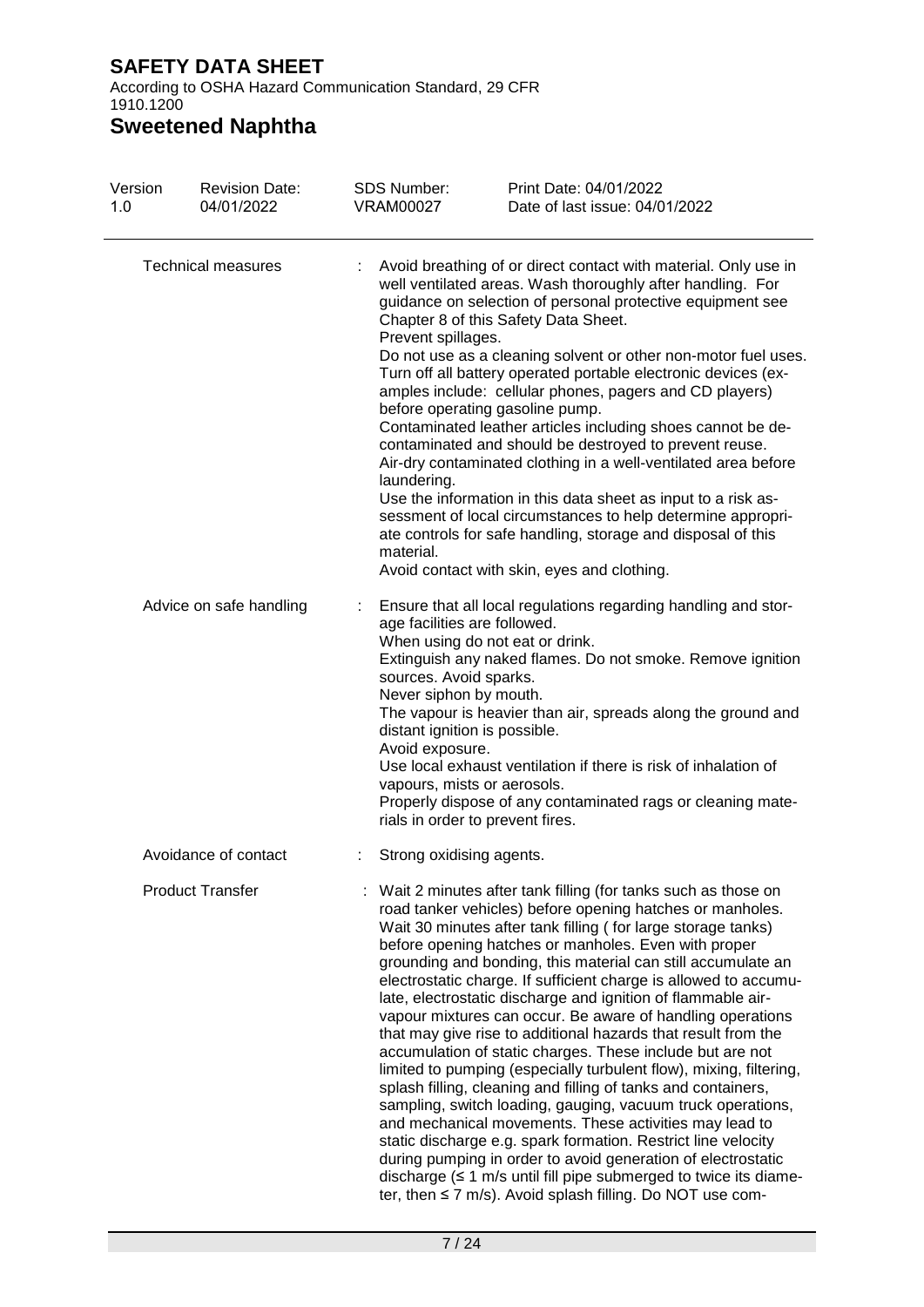According to OSHA Hazard Communication Standard, 29 CFR 1910.1200

# **Sweetened Naphtha**

| Version<br>1.0 | <b>Revision Date:</b><br>04/01/2022           | <b>SDS Number:</b><br><b>VRAM00027</b>                             | Print Date: 04/01/2022<br>Date of last issue: 04/01/2022                                                                                                                                                                                                                                                                                                                                                                                                                                                                                                                                                                                                                                                                                                                                                                                                                                                                                                                                |
|----------------|-----------------------------------------------|--------------------------------------------------------------------|-----------------------------------------------------------------------------------------------------------------------------------------------------------------------------------------------------------------------------------------------------------------------------------------------------------------------------------------------------------------------------------------------------------------------------------------------------------------------------------------------------------------------------------------------------------------------------------------------------------------------------------------------------------------------------------------------------------------------------------------------------------------------------------------------------------------------------------------------------------------------------------------------------------------------------------------------------------------------------------------|
|                |                                               |                                                                    | pressed air for filling, discharging, or handling operations.                                                                                                                                                                                                                                                                                                                                                                                                                                                                                                                                                                                                                                                                                                                                                                                                                                                                                                                           |
|                | Further information on stor-<br>age stability | Tank storage:<br>Keep in a cool place.<br>reduce the risk.<br>ble. | Tanks must be specifically designed for use with this product.<br>Bulk storage tanks should be diked (bunded).<br>Locate tanks away from heat and other sources of ignition.<br>Cleaning, inspection and maintenance of storage tanks is a<br>specialist operation, which requires the implementation of<br>strict procedures and precautions.<br>Electrostatic charges will be generated during pumping.<br>Electrostatic discharge may cause fire. Ensure electrical con-<br>tinuity by bonding and grounding (earthing) all equipment to<br>The vapours in the head space of the storage vessel may lie<br>in the flammable/explosive range and hence may be flamma-<br>Refer to section 15 for any additional specific legislation cov-<br>ering the packaging and storage of this product.                                                                                                                                                                                         |
|                | Packaging material                            |                                                                    | Suitable material: For containers, or container linings use mild<br>steel, stainless steel., Aluminium may also be used for appli-<br>cations where it does not present an unnecessary fire hazard.,<br>Examples of suitable materials are: high density polyethylene<br>(HDPE), polypropylene (PP), and Viton (FKM), which have<br>been specifically tested for compatibility with this product., For<br>container linings, use amine-adduct cured epoxy paint., For<br>seals and gaskets use: graphite, PTFE, Viton A, Viton B.<br>Unsuitable material: Some synthetic materials may be unsuit-<br>able for containers or container linings depending on the ma-<br>terial specification and intended use. Examples of materials to<br>avoid are: natural rubber (NR), nitrile rubber (NBR), ethylene<br>propylene rubber (EPDM), polymethyl methacrylate (PMMA),<br>polystyrene, polyvinyl chloride (PVC), polyisobutylene., How-<br>ever, some may be suitable for glove materials. |
|                | <b>Container Advice</b>                       |                                                                    | Do not cut, drill, grind, weld or perform similar operations on or<br>near containers. Containers, even those that have been emp-<br>tied, can contain explosive vapours.                                                                                                                                                                                                                                                                                                                                                                                                                                                                                                                                                                                                                                                                                                                                                                                                               |
|                | Specific use(s)                               | Not applicable                                                     |                                                                                                                                                                                                                                                                                                                                                                                                                                                                                                                                                                                                                                                                                                                                                                                                                                                                                                                                                                                         |
|                |                                               | on Static Electricity).                                            | See additional references that provide safe handling practices<br>for liquids that are determined to be static accumulators:<br>American Petroleum Institute 2003 (Protection Against Igni-<br>tions Arising out of Static, Lightning and Stray Currents) or<br>National Fire Protection Agency 77 (Recommended Practices<br>IEC/TS 60079-32-1: Electrostatic hazards, guidance                                                                                                                                                                                                                                                                                                                                                                                                                                                                                                                                                                                                         |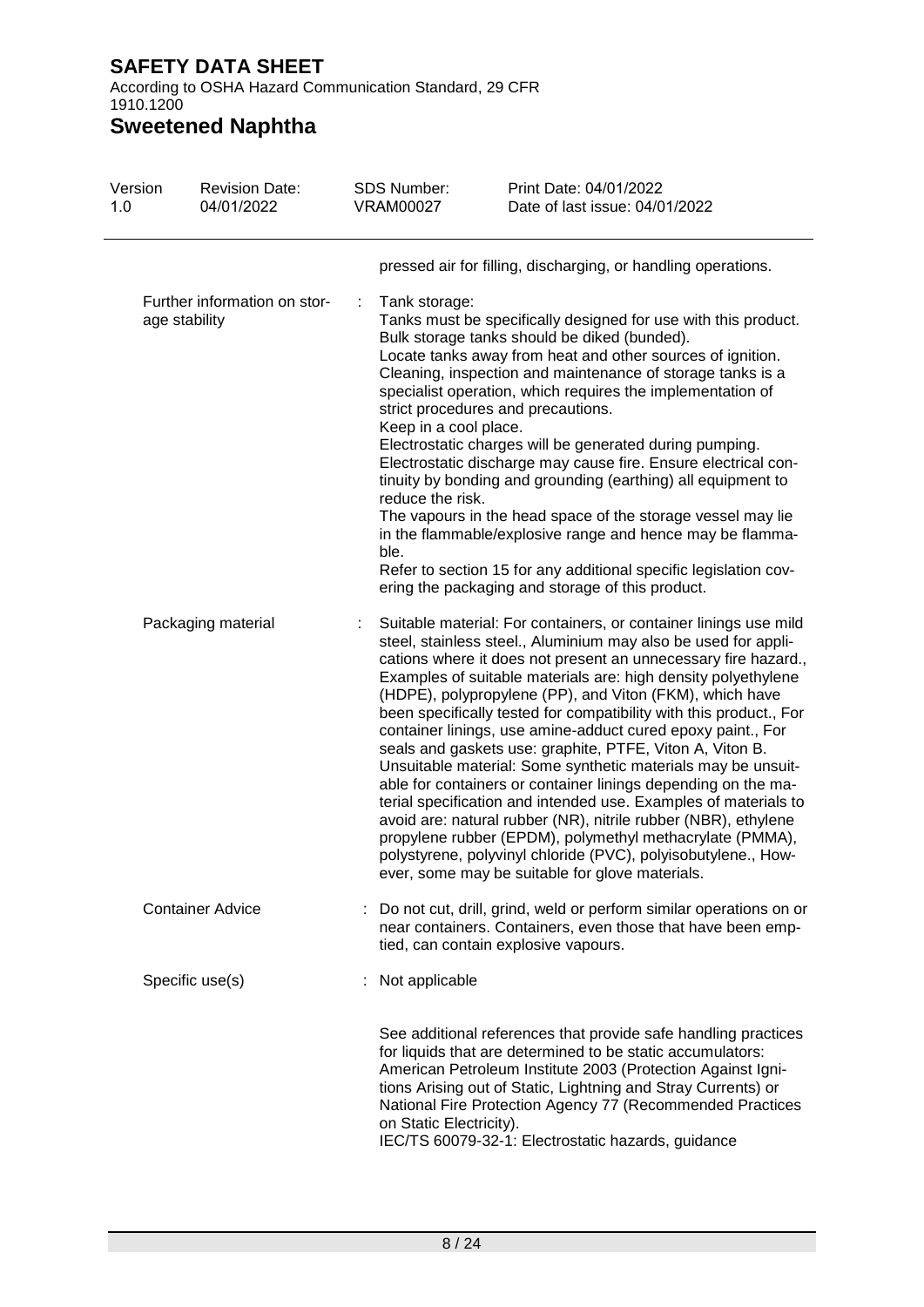According to OSHA Hazard Communication Standard, 29 CFR 1910.1200

**Sweetened Naphtha**

| Version | <b>Revision Date:</b> | SDS Number: | Print Date: 04/01/2022         |
|---------|-----------------------|-------------|--------------------------------|
| -1.O    | 04/01/2022            | VRAM00027   | Date of last issue: 04/01/2022 |

#### **SECTION 8. EXPOSURE CONTROLS AND PERSONAL PROTECTION**

#### **Components with workplace control parameters**

| Components                          | CAS-No.        | Value type<br>(Form of<br>exposure) | Control parame-<br>ters / Permissible<br>concentration | <b>Basis</b>     |
|-------------------------------------|----------------|-------------------------------------|--------------------------------------------------------|------------------|
| toluene                             | 108-88-3       | <b>TWA</b>                          | 20 ppm                                                 | <b>ACGIH</b>     |
| toluene                             |                | <b>TWA</b>                          | 200 ppm                                                | OSHA Z-2         |
| toluene                             |                | <b>CEIL</b>                         | 300 ppm                                                | OSHA Z-2         |
| toluene                             |                | Peak                                | 500 ppm<br>(10 minutes)                                | OSHA Z-2         |
| Xylene                              | 1330-20-7      | <b>TWA</b>                          | 100 ppm<br>435 mg/m3                                   | OSHA Z-1         |
| Xylene                              |                | <b>TWA</b>                          | 100 ppm                                                | <b>ACGIH</b>     |
| Xylene                              |                | <b>STEL</b>                         | 150 ppm                                                | <b>ACGIH</b>     |
| Xylene                              |                | <b>STEL</b>                         | 150 ppm<br>655 mg/m3                                   | OSHA P0          |
| Xylene                              |                | <b>TWA</b>                          | 100 ppm<br>435 mg/m3                                   | OSHA P0          |
| 1,2,4-Trimethylbenzene              | 95-63-6        | <b>TWA</b>                          | 25 ppm                                                 | <b>ACGIH</b>     |
|                                     |                |                                     |                                                        |                  |
|                                     |                |                                     |                                                        |                  |
| benzene                             |                | <b>TWA</b>                          | $0.5$ ppm                                              | <b>ACGIH</b>     |
| benzene                             |                | <b>STEL</b>                         | $2.5$ ppm                                              | <b>ACGIH</b>     |
| benzene                             |                | <b>PEL</b>                          | 1 ppm                                                  | <b>OSHA CARC</b> |
| benzene                             |                | <b>STEL</b>                         | 5 ppm                                                  | <b>OSHA CARC</b> |
| benzene                             |                | <b>TWA</b>                          | 10 ppm                                                 | OSHA Z-2         |
| benzene                             |                | <b>CEIL</b>                         | 25 ppm                                                 | OSHA Z-2         |
| benzene                             |                | Peak                                | 50 ppm<br>(10 minutes)                                 | OSHA Z-2         |
| Ethylbenzene                        | $100 - 41 - 4$ | <b>TWA</b>                          | 20 ppm                                                 | <b>ACGIH</b>     |
| Ethylbenzene                        |                | <b>TWA</b>                          | $100$ ppm<br>435 mg/m3                                 | OSHA Z-1         |
| n-Hexane                            | 110-54-3       | <b>TWA</b>                          | 500 ppm<br>1,800 mg/m3                                 | OSHA Z-1         |
| n-Hexane                            |                | <b>TWA</b>                          | 50 ppm                                                 | <b>ACGIH</b>     |
| Naphthalene                         | $91 - 20 - 3$  | <b>TWA</b>                          | 10 ppm<br>50 mg/m3                                     | OSHA Z-1         |
| Naphthalene                         |                | <b>TWA</b>                          | 10 ppm                                                 | <b>ACGIH</b>     |
| cyclohexane                         | 110-82-7       | <b>TWA</b>                          | 100 ppm                                                | <b>ACGIH</b>     |
| cyclohexane                         |                | <b>TWA</b>                          | 300 ppm<br>1,050 mg/m3                                 | OSHA Z-1         |
| Naphtha (petroleum), sweet-<br>ened | 64741-87-3     | <b>TWA</b>                          | 500 ppm<br>2,000 mg/m3                                 | OSHA Z-1         |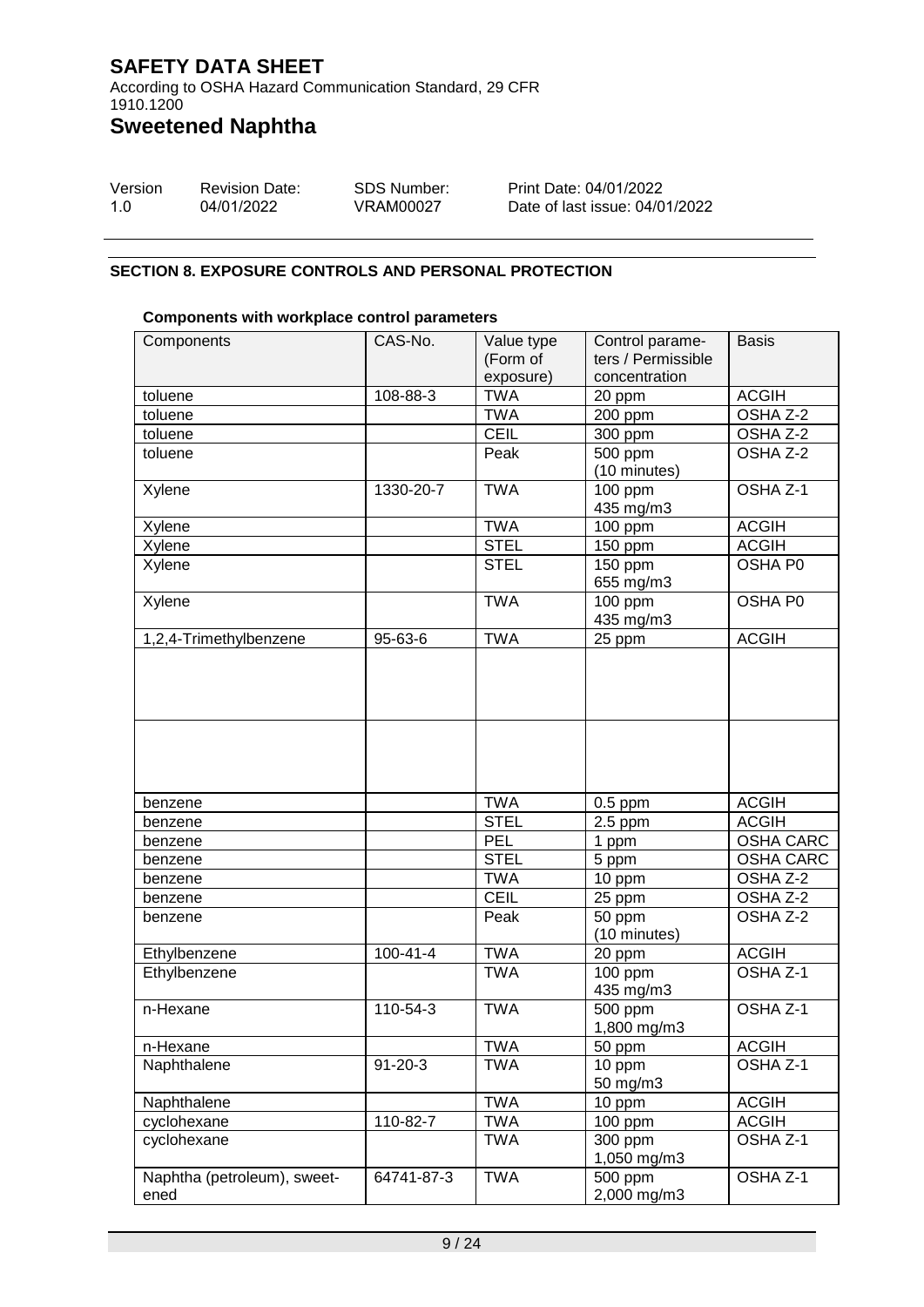According to OSHA Hazard Communication Standard, 29 CFR 1910.1200

# **Sweetened Naphtha**

| Version | <b>Revision Date:</b> | SDS Number: | Print Date: 04/01/2022         |
|---------|-----------------------|-------------|--------------------------------|
| 1.0     | 04/01/2022            | VRAM00027   | Date of last issue: 04/01/2022 |

#### **Biological occupational exposure limits**

| Components   | CAS-No.        | Control          | Biological | Sam-                 | Permissible    | <b>Basis</b> |
|--------------|----------------|------------------|------------|----------------------|----------------|--------------|
|              |                | parameters       | specimen   | pling                | concentra-     |              |
|              |                |                  |            | time                 | tion           |              |
| toluene      | 108-88-3       | Toluene          | In blood   | Prior to             | $0.02$ mg/l    | <b>ACGIH</b> |
|              |                |                  |            | last shift           |                | <b>BEI</b>   |
|              |                |                  |            | of work-<br>week     |                |              |
|              |                | Toluene          | Urine      | End of               | $0.03$ mg/l    | <b>ACGIH</b> |
|              |                |                  |            | shift (As            |                | <b>BEI</b>   |
|              |                |                  |            | soon as              |                |              |
|              |                |                  |            | possible             |                |              |
|              |                |                  |            | after                |                |              |
|              |                |                  |            | exposure             |                |              |
|              |                | o-Cresol         | Urine      | ceases)<br>End of    | $0.3$ mg/g     | <b>ACGIH</b> |
|              |                |                  |            | shift (As            | Creatinine     | <b>BEI</b>   |
|              |                |                  |            | soon as              |                |              |
|              |                |                  |            | possible             |                |              |
|              |                |                  |            | after                |                |              |
|              |                |                  |            | exposure             |                |              |
|              |                |                  |            | ceases)              |                |              |
| Xylene       | 1330-20-7      | Methylhip-       | Urine      | End of               | 1.5 $g/g$ cre- | <b>ACGIH</b> |
|              |                | puric acids      |            | shift (As<br>soon as | atinine        | <b>BEI</b>   |
|              |                |                  |            | possible             |                |              |
|              |                |                  |            | after                |                |              |
|              |                |                  |            | exposure             |                |              |
|              |                |                  |            | ceases)              |                |              |
| benzene      | $71-43-2$      | $S-$             | Urine      | End of               | $25 \mu g/g$   | <b>ACGIH</b> |
|              |                | Phenylmer-       |            | shift (As            | creatinine     | <b>BEI</b>   |
|              |                | capturic<br>acid |            | soon as<br>possible  |                |              |
|              |                |                  |            | after                |                |              |
|              |                |                  |            | exposure             |                |              |
|              |                |                  |            | ceases)              |                |              |
|              |                | t,t-Muconic      | Urine      | End of               | 500 µg/g       | <b>ACGIH</b> |
|              |                | acid             |            | shift (As            | creatinine     | <b>BEI</b>   |
|              |                |                  |            | soon as              |                |              |
|              |                |                  |            | possible<br>after    |                |              |
|              |                |                  |            | exposure             |                |              |
|              |                |                  |            | ceases)              |                |              |
| Ethylbenzene | $100 - 41 - 4$ | Sum of           | Urine      | End of               | $0.15$ g/g     | <b>ACGIH</b> |
|              |                | mandelic         |            | shift (As            | creatinine     | <b>BEI</b>   |
|              |                | acid and         |            | soon as              |                |              |
|              |                | phenyl gly-      |            | possible             |                |              |
|              |                | oxylic acid      |            | after<br>exposure    |                |              |
|              |                |                  |            | ceases)              |                |              |
|              |                |                  |            | End of               | $0,15$ g/g     | <b>ACGIH</b> |
|              |                |                  |            | shift                | creatinine     | <b>BEI</b>   |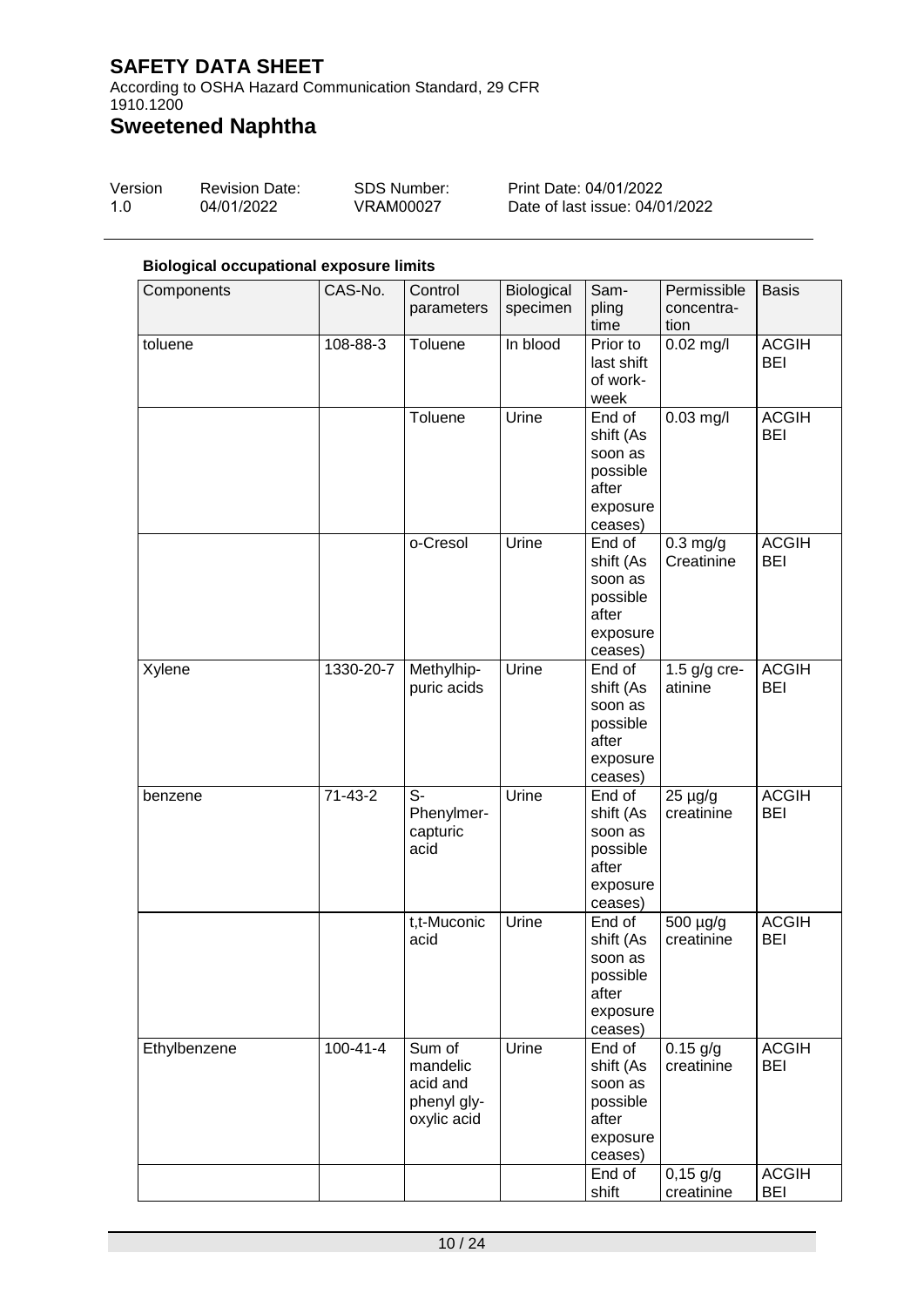According to OSHA Hazard Communication Standard, 29 CFR 1910.1200

# **Sweetened Naphtha**

| Version  | <b>Revision Date:</b> |          | <b>SDS Number:</b>         | Print Date: 04/01/2022         |                                       |            |                     |  |
|----------|-----------------------|----------|----------------------------|--------------------------------|---------------------------------------|------------|---------------------|--|
| 1.0      | 04/01/2022            |          | VRAM00027                  | Date of last issue: 04/01/2022 |                                       |            |                     |  |
| n-Hexane |                       | 110-54-3 | $2,5-$<br>Hexanedi-<br>one | Urine                          | End of<br>shift at<br>end of<br>work- | $0.4$ mg/l | <b>ACGIH</b><br>BEI |  |

#### **Monitoring Methods**

Monitoring of the concentration of substances in the breathing zone of workers or in the general workplace may be required to confirm compliance with an OEL and adequacy of exposure controls. For some substances biological monitoring may also be appropriate.

Validated exposure measurement methods should be applied by a competent person and samples analysed by an accredited laboratory.

Examples of sources of recommended exposure measurement methods are given below or contact the supplier. Further national methods may be available.

National Institute of Occupational Safety and Health (NIOSH), USA: Manual of Analytical Methods http://www.cdc.gov/niosh/

Occupational Safety and Health Administration (OSHA), USA: Sampling and Analytical Methods http://www.osha.gov/

Health and Safety Executive (HSE), UK: Methods for the Determination of Hazardous Substances http://www.hse.gov.uk/

Institut für Arbeitsschutz Deutschen Gesetzlichen Unfallversicherung (IFA) , Germany http://www.dguv.de/inhalt/index.jsp

L'Institut National de Recherche et de Securité, (INRS), France http://www.inrs.fr/accueil

**Engineering measures** : The level of protection and types of controls necessary will vary depending upon potential exposure conditions. Select controls based on a risk assessment of local circumstances. Appropriate measures include: Use sealed systems as far as possible. Adequate explosion-proof ventilation to control airborne concentrations below the exposure guidelines/limits. Local exhaust ventilation is recommended. Eye washes and showers for emergency use. Prevent unauthorised persons entering the zone. Firewater monitors and deluge systems are recommended.

week

General Information:

Consider technical advances and process upgrades (including automation) for the elimination of releases. Minimise exposure using measures such as closed systems, dedicated facilities and suitable general/local exhaust ventilation. Drain down systems and clear transfer lines prior to breaking containment. Clean/flush equipment, where possible, prior to maintenance. Where there is potential for exposure: restrict access to authorised persons; provide specific activity training to operators to minimise exposures; wear suitable gloves and coveralls to prevent skin contamination; wear respiratory protection when there is potential for inhalation; clear up spills immediately and dispose of wastes safely.Ensure safe systems of work or equivalent arrangements are in place to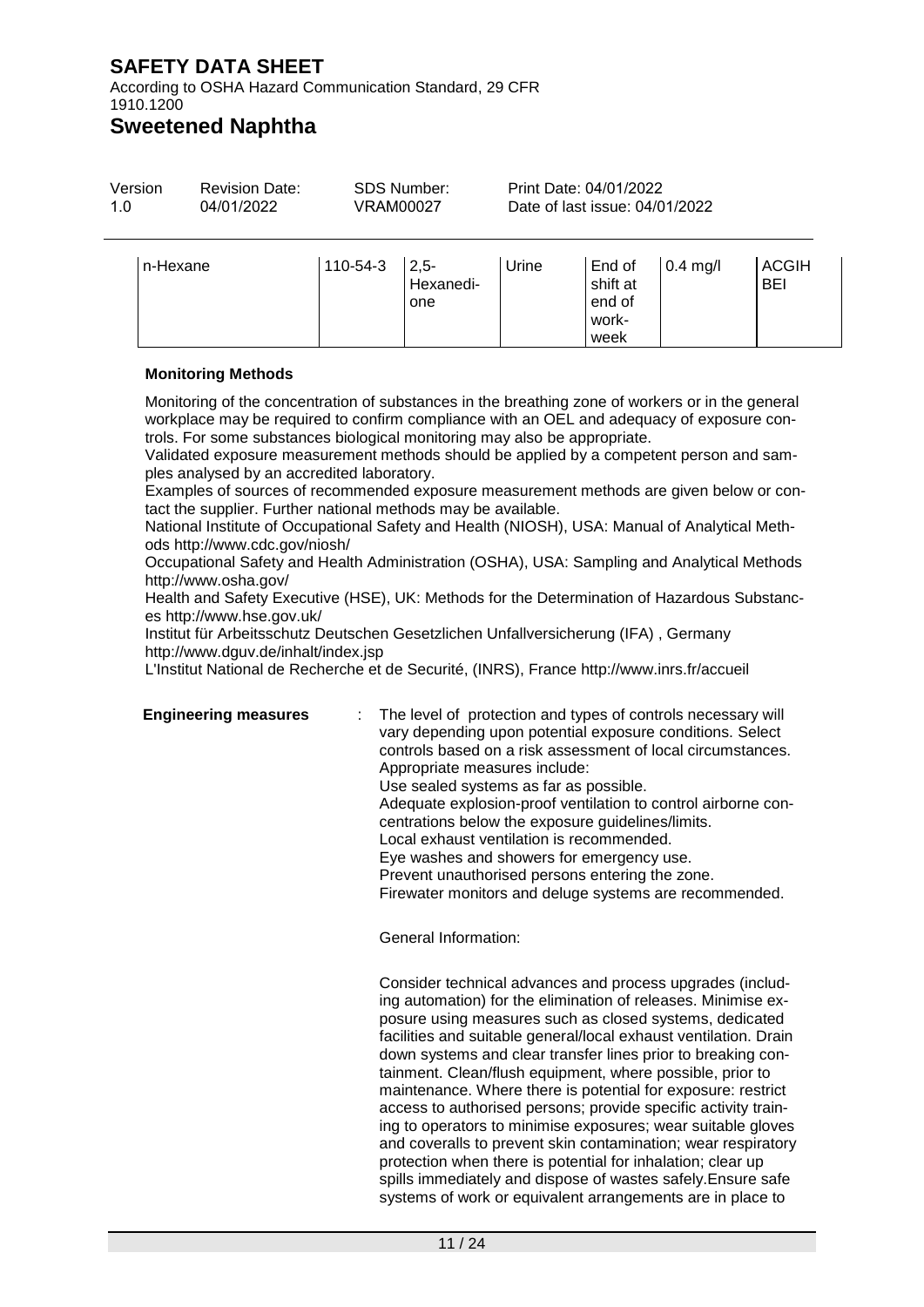According to OSHA Hazard Communication Standard, 29 CFR 1910.1200

# **Sweetened Naphtha**

| Version<br>1.0 | <b>Revision Date:</b><br>04/01/2022 | <b>SDS Number:</b><br><b>VRAM00027</b> | Print Date: 04/01/2022<br>Date of last issue: 04/01/2022                                                                                                                                                                                                                                                                                                                                                                                                                                                                                                                                                                                                                                                                                                                                                                                                                                                                                                                                                                                                                                                                                                                                                                                                                                                                                                                                                                                               |
|----------------|-------------------------------------|----------------------------------------|--------------------------------------------------------------------------------------------------------------------------------------------------------------------------------------------------------------------------------------------------------------------------------------------------------------------------------------------------------------------------------------------------------------------------------------------------------------------------------------------------------------------------------------------------------------------------------------------------------------------------------------------------------------------------------------------------------------------------------------------------------------------------------------------------------------------------------------------------------------------------------------------------------------------------------------------------------------------------------------------------------------------------------------------------------------------------------------------------------------------------------------------------------------------------------------------------------------------------------------------------------------------------------------------------------------------------------------------------------------------------------------------------------------------------------------------------------|
|                |                                     | lance.<br>assistance.                  | manage risks. Regularly inspect, test and maintain all control<br>measures. Consider the need for risk based health surveil-<br>Do not ingest. If swallowed then seek immediate medical                                                                                                                                                                                                                                                                                                                                                                                                                                                                                                                                                                                                                                                                                                                                                                                                                                                                                                                                                                                                                                                                                                                                                                                                                                                                |
|                | Personal protective equipment       |                                        |                                                                                                                                                                                                                                                                                                                                                                                                                                                                                                                                                                                                                                                                                                                                                                                                                                                                                                                                                                                                                                                                                                                                                                                                                                                                                                                                                                                                                                                        |
|                | Respiratory protection              | ratus.                                 | If engineering controls do not maintain airborne concentra-<br>tions to a level which is adequate to protect worker health,<br>select respiratory protection equipment suitable for the spe-<br>cific conditions of use and meeting relevant legislation.<br>Check with respiratory protective equipment suppliers.<br>Where air-filtering respirators are suitable, select an appro-<br>priate combination of mask and filter.<br>Where air-filtering respirators are unsuitable (e.g. airborne<br>concentrations are high, risk of oxygen deficiency, confined<br>space) use appropriate positive pressure breathing appa-<br>All respiratory protection equipment and use must be in ac-<br>cordance with local regulations.                                                                                                                                                                                                                                                                                                                                                                                                                                                                                                                                                                                                                                                                                                                        |
|                |                                     |                                        | Respirator selection, use and maintenance should be in ac-<br>cordance with the requirements of the OSHA Respiratory<br>Protection Standard, 29 CFR 1910.134.                                                                                                                                                                                                                                                                                                                                                                                                                                                                                                                                                                                                                                                                                                                                                                                                                                                                                                                                                                                                                                                                                                                                                                                                                                                                                          |
|                |                                     |                                        | Select a filter suitable for the combination of organic gases<br>and vapours [Type A/Type P boiling point >65°C (149°F)].                                                                                                                                                                                                                                                                                                                                                                                                                                                                                                                                                                                                                                                                                                                                                                                                                                                                                                                                                                                                                                                                                                                                                                                                                                                                                                                              |
|                | Hand protection<br>Remarks          |                                        | Personal hygiene is a key element of effective hand care.<br>Gloves must only be worn on clean hands. After using<br>gloves, hands should be washed and dried thoroughly. Appli-<br>cation of a non-perfumed moisturizer is recommended. Suit-<br>ability and durability of a glove is dependent on usage, e.g.<br>frequency and duration of contact, chemical resistance of<br>glove material, dexterity. Always seek advice from glove sup-<br>pliers. Contaminated gloves should be replaced. For continu-<br>ous contact we recommend gloves with breakthrough time of<br>more than 240 minutes with preference for > 480 minutes<br>where suitable gloves can be identified. For short-term/splash<br>protection we recommend the same, but recognize that suit-<br>able gloves offering this level of protection may not be avail-<br>able and in this case a lower breakthrough time maybe ac-<br>ceptable so long as appropriate maintenance and replace-<br>ment regimes are followed. Glove thickness is not a good<br>predictor of glove resistance to a chemical as it is dependent<br>on the exact composition of the glove material.<br>Select gloves tested to a relevant standard (e.g. Europe<br>EN374, US F739). When prolonged or frequent repeated<br>contact occurs, Nitrile gloves may be suitable. (Breakthrough<br>time of > 240 minutes.) For incidental contact/splash protec-<br>tion Neoprene, PVC gloves may be suitable. |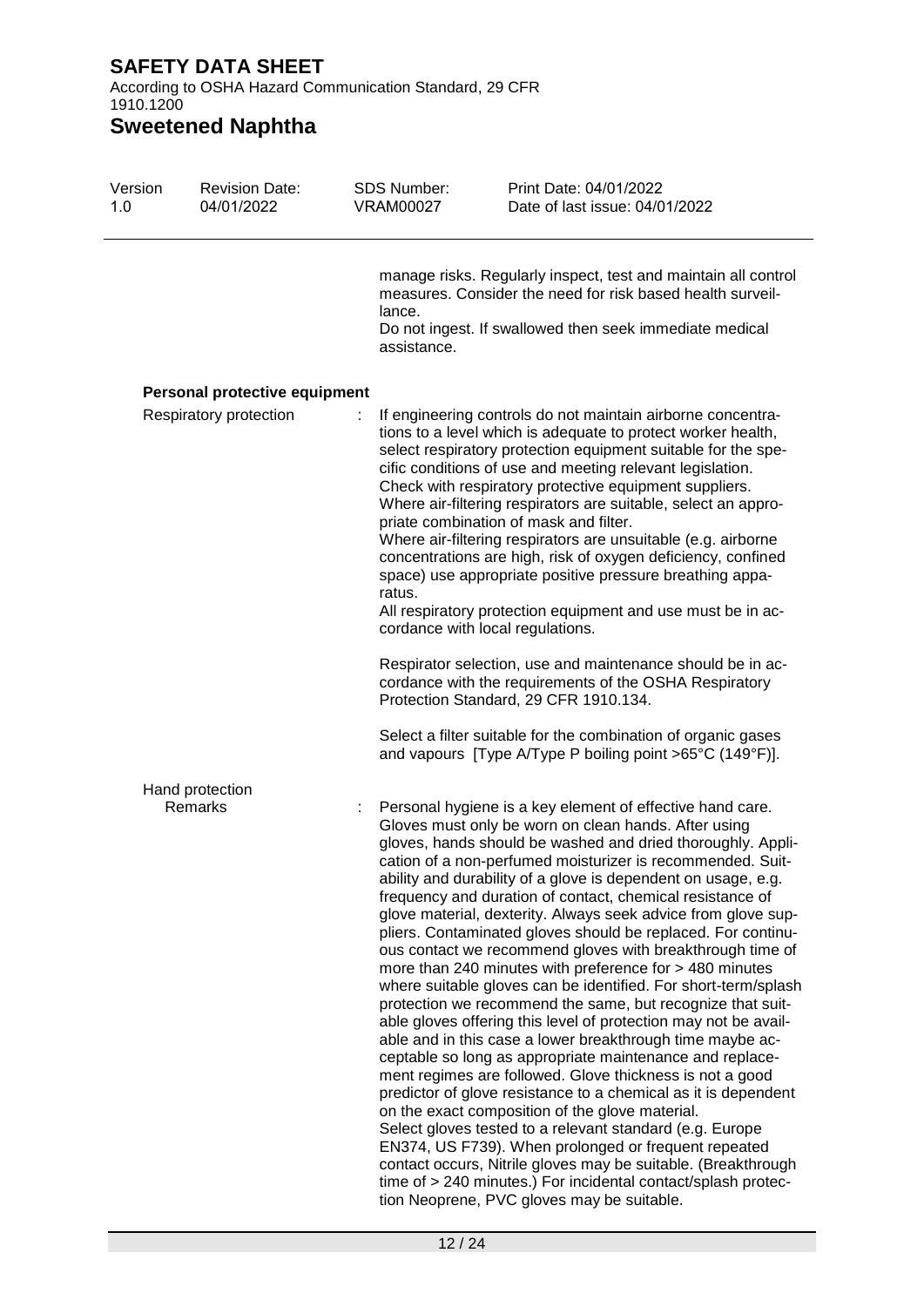According to OSHA Hazard Communication Standard, 29 CFR 1910.1200

# **Sweetened Naphtha**

| Version<br>1.0 | <b>Revision Date:</b><br>04/01/2022                | <b>SDS Number:</b><br><b>VRAM00027</b>                                                                                                                                                                                                                                                                                                      | Print Date: 04/01/2022<br>Date of last issue: 04/01/2022                                                                                                                   |  |  |
|----------------|----------------------------------------------------|---------------------------------------------------------------------------------------------------------------------------------------------------------------------------------------------------------------------------------------------------------------------------------------------------------------------------------------------|----------------------------------------------------------------------------------------------------------------------------------------------------------------------------|--|--|
|                | Eye protection                                     | adequate eye protection.                                                                                                                                                                                                                                                                                                                    | Wear goggles for use against liquids and gas.<br>If a local risk assessment deems it so then chemical splash<br>goggles may not be required and safety glasses may provide |  |  |
|                | Skin and body protection                           | Wear chemical resistant gloves/gauntlets and boots. Where<br>risk of splashing, also wear an apron.                                                                                                                                                                                                                                         |                                                                                                                                                                            |  |  |
|                | Protective measures                                | Personal protective equipment (PPE) should meet recom-<br>mended national standards. Check with PPE suppliers.                                                                                                                                                                                                                              |                                                                                                                                                                            |  |  |
|                | Hygiene measures                                   | Always observe good personal hygiene measures, such as<br>washing hands after handling the material and before eating,<br>drinking, and/or smoking. Routinely wash work clothing and<br>protective equipment to remove contaminants. Discard con-<br>taminated clothing and footwear that cannot be cleaned.<br>Practice good housekeeping. |                                                                                                                                                                            |  |  |
|                | <b>Environmental exposure controls</b>             |                                                                                                                                                                                                                                                                                                                                             |                                                                                                                                                                            |  |  |
|                | General advice                                     | : Local guidelines on emission limits for volatile substances<br>must be observed for the discharge of exhaust air containing<br>vapour.<br>Information on accidental release measures are to be found in<br>section 6.                                                                                                                     |                                                                                                                                                                            |  |  |
|                | <b>SECTION 9. PHYSICAL AND CHEMICAL PROPERTIES</b> |                                                                                                                                                                                                                                                                                                                                             |                                                                                                                                                                            |  |  |
|                | Appearance                                         | liquid                                                                                                                                                                                                                                                                                                                                      |                                                                                                                                                                            |  |  |
|                | Colour                                             | Not applicable                                                                                                                                                                                                                                                                                                                              |                                                                                                                                                                            |  |  |
|                | Odour                                              | Not applicable                                                                                                                                                                                                                                                                                                                              |                                                                                                                                                                            |  |  |
|                | <b>Odour Threshold</b>                             | Data not available                                                                                                                                                                                                                                                                                                                          |                                                                                                                                                                            |  |  |
| pH             |                                                    | Data not available                                                                                                                                                                                                                                                                                                                          |                                                                                                                                                                            |  |  |
|                | Melting point/freezing point                       | Data not available                                                                                                                                                                                                                                                                                                                          |                                                                                                                                                                            |  |  |
|                | Boiling point/boiling range                        | 20 - 190 °C / 68 - 374 °F<br>Method: Unspecified                                                                                                                                                                                                                                                                                            |                                                                                                                                                                            |  |  |

Flash point  $\therefore$   $\leq -40 \degree C / -40 \degree F$ 

Method: Unspecified

- Evaporation rate : Data not available
- Flammability (solid, gas) : Not applicable Upper explosion limit / upper flammability limit :  $7.6 \%$  (V)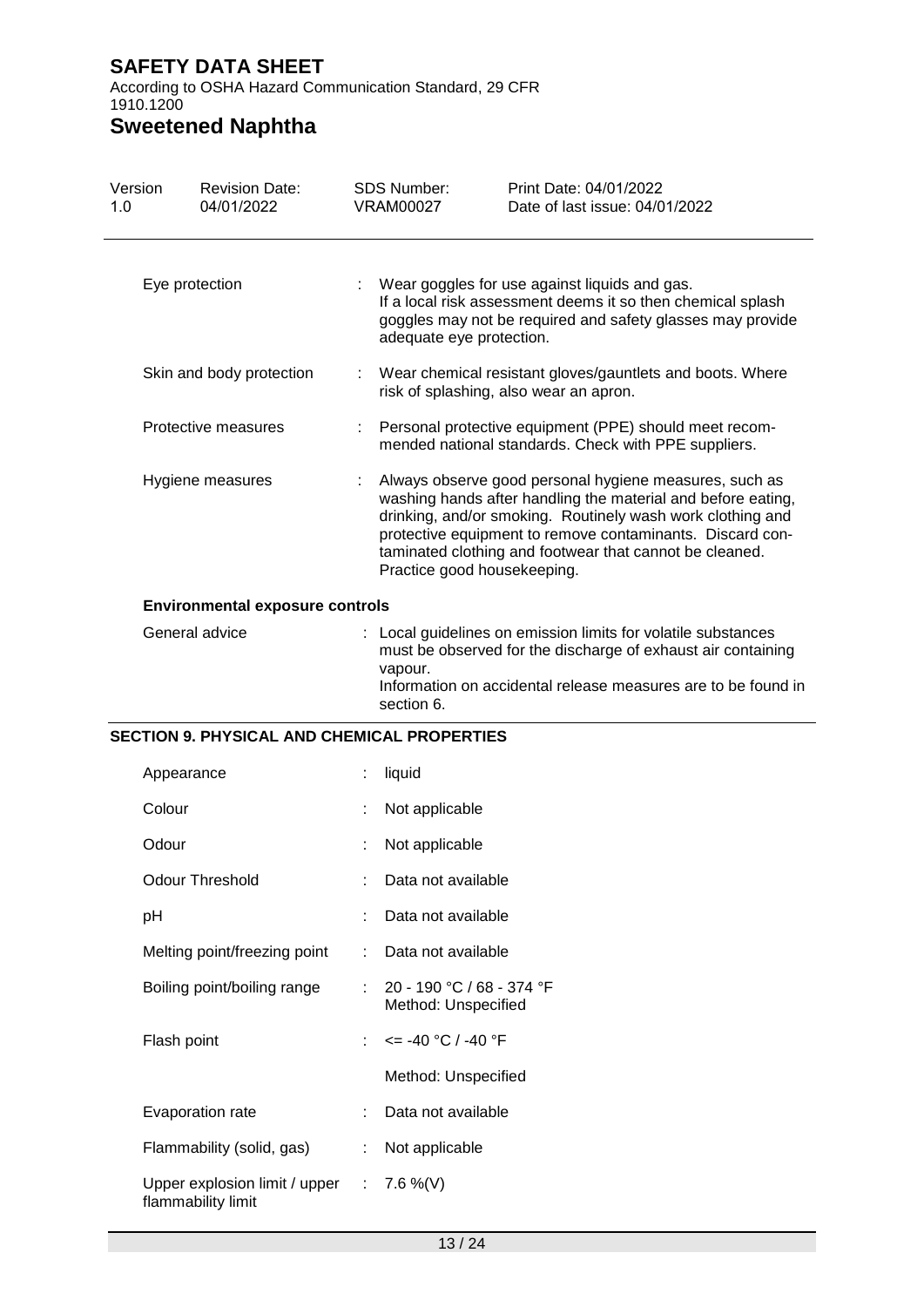According to OSHA Hazard Communication Standard, 29 CFR 1910.1200

# **Sweetened Naphtha**

| <b>Revision Date:</b><br>04/01/2022 |                                                                                                                                                                                                                                                      |                                                           | Print Date: 04/01/2022<br>Date of last issue: 04/01/2022                                                                                                                                                                                                                                                                                                                                                                                                                                                                                  |
|-------------------------------------|------------------------------------------------------------------------------------------------------------------------------------------------------------------------------------------------------------------------------------------------------|-----------------------------------------------------------|-------------------------------------------------------------------------------------------------------------------------------------------------------------------------------------------------------------------------------------------------------------------------------------------------------------------------------------------------------------------------------------------------------------------------------------------------------------------------------------------------------------------------------------------|
|                                     |                                                                                                                                                                                                                                                      |                                                           |                                                                                                                                                                                                                                                                                                                                                                                                                                                                                                                                           |
|                                     | ÷                                                                                                                                                                                                                                                    |                                                           | 9 - 100 kPa (38 °C / 100 °F)                                                                                                                                                                                                                                                                                                                                                                                                                                                                                                              |
|                                     |                                                                                                                                                                                                                                                      |                                                           |                                                                                                                                                                                                                                                                                                                                                                                                                                                                                                                                           |
|                                     |                                                                                                                                                                                                                                                      |                                                           | 20 - 180 kPa (50 °C / 122 °F)                                                                                                                                                                                                                                                                                                                                                                                                                                                                                                             |
|                                     |                                                                                                                                                                                                                                                      |                                                           |                                                                                                                                                                                                                                                                                                                                                                                                                                                                                                                                           |
|                                     |                                                                                                                                                                                                                                                      |                                                           |                                                                                                                                                                                                                                                                                                                                                                                                                                                                                                                                           |
|                                     |                                                                                                                                                                                                                                                      |                                                           | 640 - 760 kg/m3 (15 °C / 59 °F)                                                                                                                                                                                                                                                                                                                                                                                                                                                                                                           |
|                                     |                                                                                                                                                                                                                                                      |                                                           |                                                                                                                                                                                                                                                                                                                                                                                                                                                                                                                                           |
|                                     |                                                                                                                                                                                                                                                      |                                                           |                                                                                                                                                                                                                                                                                                                                                                                                                                                                                                                                           |
|                                     | ÷.                                                                                                                                                                                                                                                   |                                                           |                                                                                                                                                                                                                                                                                                                                                                                                                                                                                                                                           |
|                                     | ÷                                                                                                                                                                                                                                                    |                                                           |                                                                                                                                                                                                                                                                                                                                                                                                                                                                                                                                           |
|                                     | ÷.                                                                                                                                                                                                                                                   |                                                           | 0.25 - 0.75 mm2/s (40 °C / 104 °F)                                                                                                                                                                                                                                                                                                                                                                                                                                                                                                        |
|                                     |                                                                                                                                                                                                                                                      |                                                           | <b>Classification Code: Not classified</b>                                                                                                                                                                                                                                                                                                                                                                                                                                                                                                |
|                                     |                                                                                                                                                                                                                                                      |                                                           |                                                                                                                                                                                                                                                                                                                                                                                                                                                                                                                                           |
|                                     |                                                                                                                                                                                                                                                      | uid                                                       | Low conductivity: $<$ 100 pS/m, The conductivity of this material<br>makes it a static accumulator., A liquid is typically considered<br>nonconductive if its conductivity is below 100 pS/m and is<br>considered semi-conductive if its conductivity is below 10,000<br>pS/m., Whether a liquid is nonconductive or semiconductive,<br>the precautions are the same., A number of factors, for exam-<br>ple liquid temperature, presence of contaminants, and anti-<br>static additives can greatly influence the conductivity of a liq- |
|                                     | flammability limit<br>Vapour pressure<br>Relative density<br>Density<br>Solubility(ies)<br>Water solubility<br>Auto-ignition temperature<br>Viscosity<br>Viscosity, kinematic<br><b>Explosive properties</b><br>Oxidizing properties<br>Conductivity | Solubility in other solvents<br>Decomposition temperature | <b>SDS Number:</b><br><b>VRAM00027</b><br>Lower explosion limit / Lower : 1.4 %(V)<br>Method: Unspecified<br>Method: Unspecified<br>Data not available<br>Method: Unspecified<br>Data not available<br>Data not available<br>÷.<br>> 200 °C / 392 °F<br>Data not available<br>Not applicable                                                                                                                                                                                                                                              |

#### **SECTION 10. STABILITY AND REACTIVITY**

| Reactivity         | : May oxidise in the presence of air.                                                                                 |
|--------------------|-----------------------------------------------------------------------------------------------------------------------|
| Chemical stability | : Stable under normal conditions of use.                                                                              |
| tions              | Possibility of hazardous reac- : No hazardous reaction is expected when handled and stored<br>according to provisions |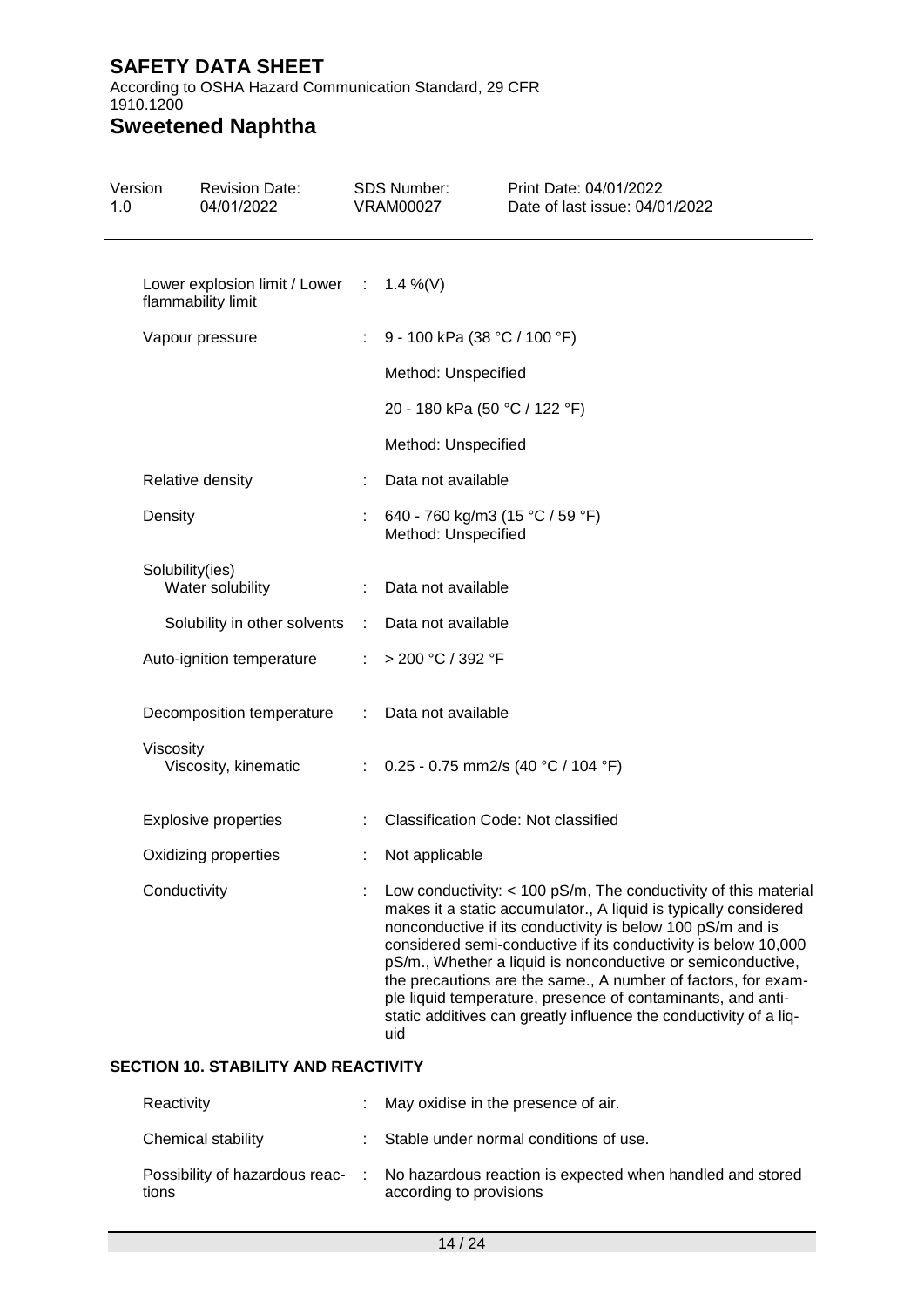According to OSHA Hazard Communication Standard, 29 CFR 1910.1200

# **Sweetened Naphtha**

| Version<br>1.0 | <b>Revision Date:</b><br>04/01/2022 | <b>SDS Number:</b><br>VRAM00027   | Print Date: 04/01/2022<br>Date of last issue: 04/01/2022                                                                                                                                                                                                                                                                                                                        |
|----------------|-------------------------------------|-----------------------------------|---------------------------------------------------------------------------------------------------------------------------------------------------------------------------------------------------------------------------------------------------------------------------------------------------------------------------------------------------------------------------------|
|                | Conditions to avoid                 | tricity.                          | Avoid heat, sparks, open flames and other ignition sources.<br>In certain circumstances product can ignite due to static elec-                                                                                                                                                                                                                                                  |
|                | Incompatible materials              | Strong oxidising agents.          |                                                                                                                                                                                                                                                                                                                                                                                 |
| products       | Hazardous decomposition             | during normal storage.<br>dation. | Hazardous decomposition products are not expected to form<br>Thermal decomposition is highly dependent on conditions. A<br>complex mixture of airborne solids, liquids and gases includ-<br>ing carbon monoxide, carbon dioxide, sulphur oxides and<br>unidentified organic compounds will be evolved when this<br>material undergoes combustion or thermal or oxidative degra- |

#### **SECTION 11. TOXICOLOGICAL INFORMATION**

| Basis for assessment | : Information given is based on product data, a knowledge of<br>the components and the toxicology of similar products. Unless<br>indicated otherwise, the data presented is representative of<br>the product as a whole, rather than for individual compo- |
|----------------------|------------------------------------------------------------------------------------------------------------------------------------------------------------------------------------------------------------------------------------------------------------|
|                      | $nent(s)$ .                                                                                                                                                                                                                                                |

#### **Information on likely routes of exposure**

Exposure may occur via inhalation, ingestion, skin absorption, skin or eye contact, and accidental ingestion.

| <b>Acute toxicity</b>                              |                                                                                                                                            |  |
|----------------------------------------------------|--------------------------------------------------------------------------------------------------------------------------------------------|--|
| <b>Product:</b><br>Acute oral toxicity             | : LD50 Oral (Rat): $>$ 5,000 mg/kg<br>Remarks: Low toxicity:                                                                               |  |
| Acute inhalation toxicity                          | : LC 50 (Rat): $>$ 5 mg/l<br>Exposure time: 4 h<br>Remarks: Low toxicity:                                                                  |  |
|                                                    | Remarks: Based on human experience, breathing of vapours<br>or mists may cause a temporary burning sensation to nose,<br>throat and lungs. |  |
| Acute dermal toxicity                              | : LD 50 (Rabbit): $> 2,000$ mg/kg<br>Remarks: Low toxicity:                                                                                |  |
| Acute toxicity (other routes of<br>administration) | Remarks: Exposure may occur via inhalation, ingestion, skin<br>absorption, skin or eye contact, and accidental ingestion.                  |  |
| <b>Skin corrosion/irritation</b>                   |                                                                                                                                            |  |
| <b>Product:</b>                                    |                                                                                                                                            |  |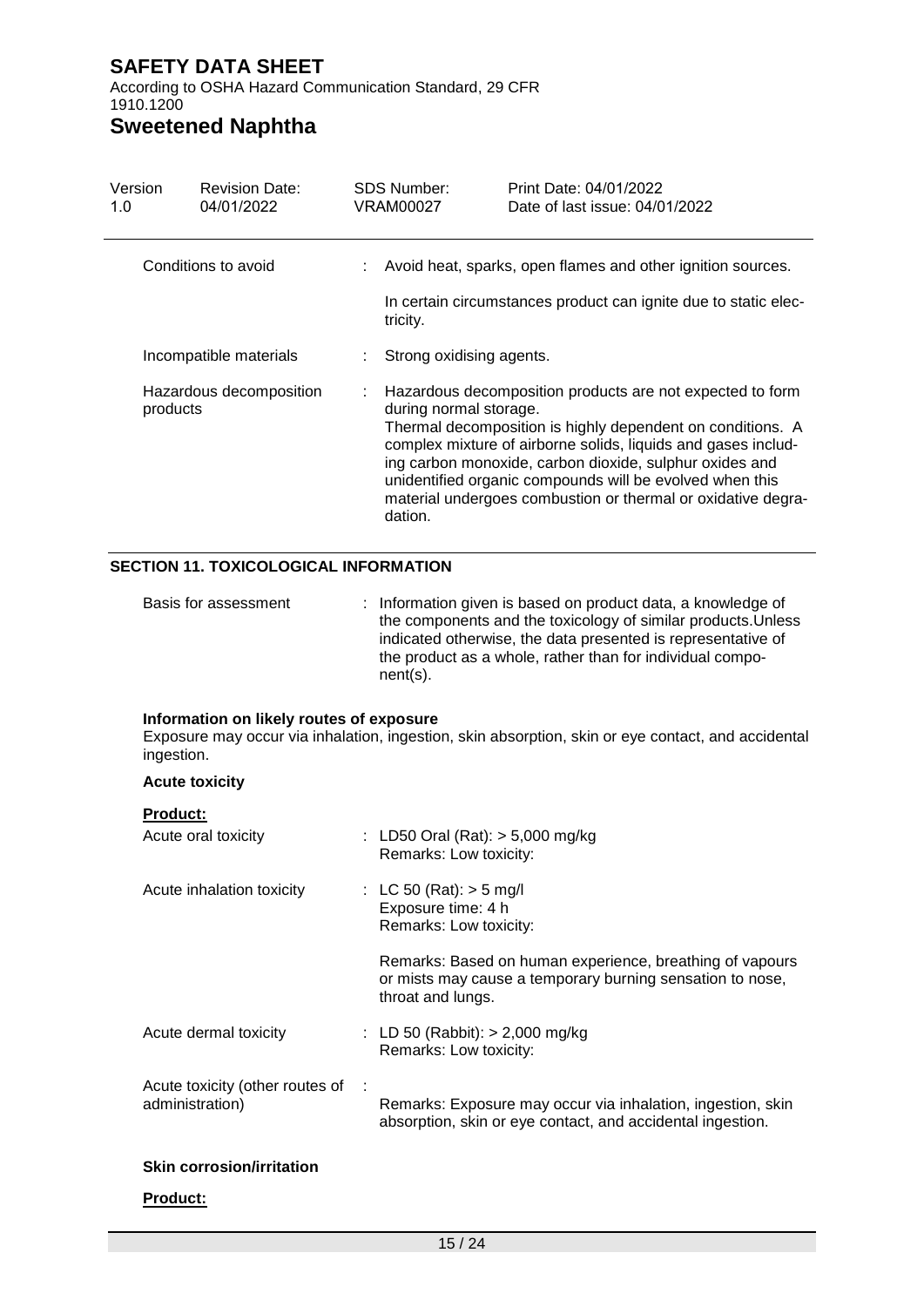According to OSHA Hazard Communication Standard, 29 CFR 1910.1200

# **Sweetened Naphtha**

| Version | <b>Revision Date:</b> | SDS Number: | Print Date: 04/01/2022         |
|---------|-----------------------|-------------|--------------------------------|
| 1.0     | 04/01/2022            | VRAM00027   | Date of last issue: 04/01/2022 |

Remarks: Irritating to skin.

#### **Serious eye damage/eye irritation**

#### **Product:**

Remarks: Slightly irritating to the eye., Based on available data, the classification criteria are not met.

#### **Respiratory or skin sensitisation**

#### **Product:**

Remarks: Not a sensitiser. Based on available data, the classification criteria are not met.

#### **Germ cell mutagenicity**

#### **Product:**

: Remarks: Contains Benzene, CAS # 71-43-2., May cause heritable genetic damage

Remarks: Mutagenicity studies on gasoline and gasoline blending streams have shown predominantly negative results.

#### **Carcinogenicity**

#### **Product:**

Remarks: Contains Benzene, CAS # 71-43-2., Known human carcinogen.

Remarks: Contains Benzene, CAS # 71-43-2., May cause leukaemia (AML - acute myelogenous leukaemia)., May cause MDS (Myelodysplastic Syndrome).

Remarks: Inhalation exposure to mice causes liver tumours, which are not considered relevant to humans.

Remarks: An epidemiology study of more than 18,000 petroleum marketing and distribution workers found no significantly increased risk of death from leukemia, multiple myeloma, or kidney cancer associated with gasoline exposure.

| <b>IARC</b> | Group 1: Carcinogenic to humans           |                |  |  |
|-------------|-------------------------------------------|----------------|--|--|
|             | benzene                                   | $71 - 43 - 2$  |  |  |
|             | Group 2B: Possibly carcinogenic to humans |                |  |  |
|             | Naphtha (petroleum), sweet-<br>ened       | 64741-87-3     |  |  |
|             | Ethylbenzene                              | $100 - 41 - 4$ |  |  |
|             | Naphthalene                               | $91 - 20 - 3$  |  |  |
|             |                                           |                |  |  |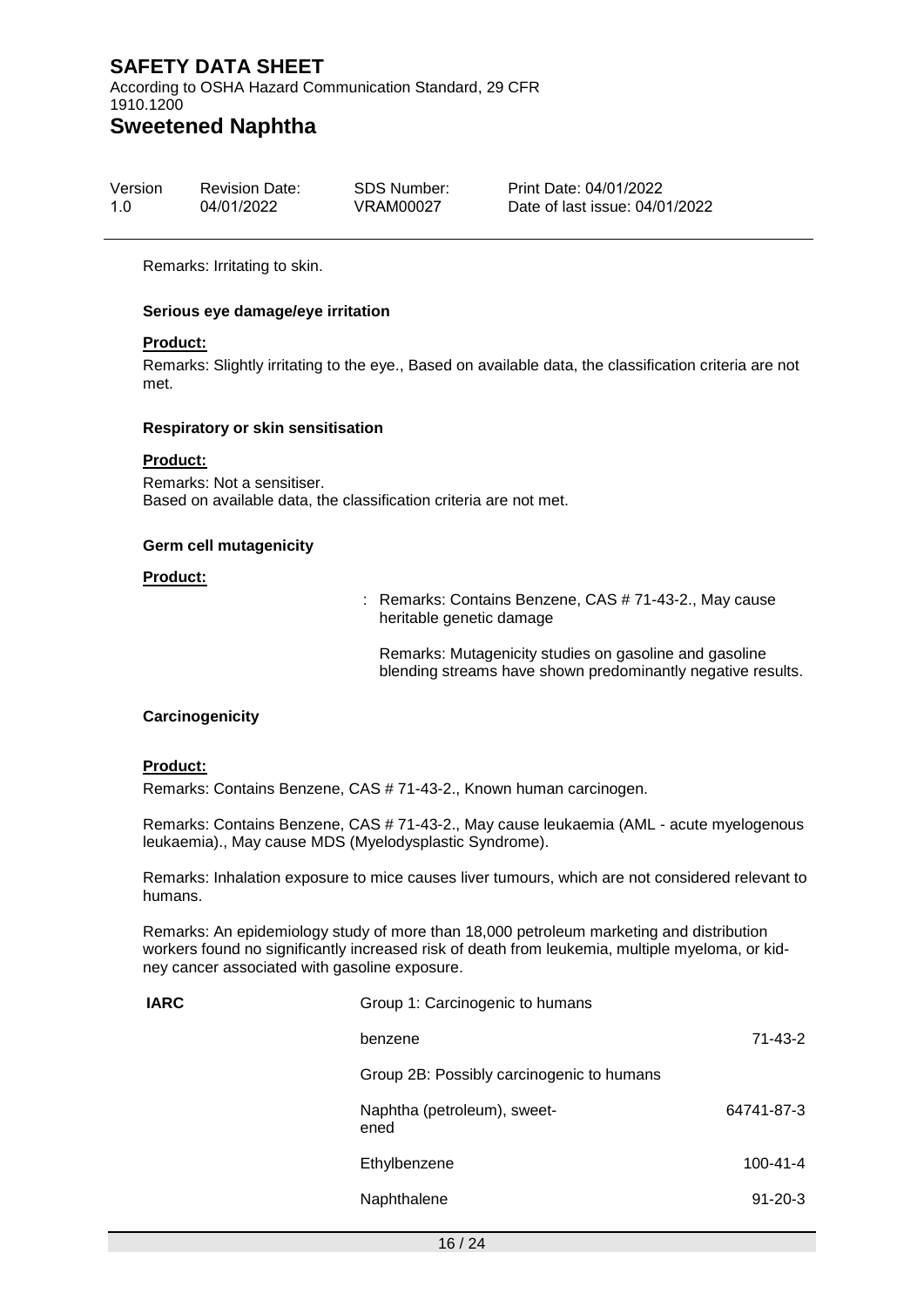According to OSHA Hazard Communication Standard, 29 CFR 1910.1200

# **Sweetened Naphtha**

| Version<br>1.0  | <b>Revision Date:</b><br>04/01/2022 | <b>SDS Number:</b><br><b>VRAM00027</b> | Print Date: 04/01/2022<br>Date of last issue: 04/01/2022                                                                                                                                   |               |
|-----------------|-------------------------------------|----------------------------------------|--------------------------------------------------------------------------------------------------------------------------------------------------------------------------------------------|---------------|
| <b>OSHA</b>     |                                     |                                        | OSHA specifically regulated carcinogen                                                                                                                                                     |               |
|                 |                                     |                                        |                                                                                                                                                                                            |               |
|                 |                                     | benzene                                |                                                                                                                                                                                            | 71-43-2       |
| <b>NTP</b>      |                                     | Known to be human carcinogen           |                                                                                                                                                                                            |               |
|                 |                                     | benzene                                |                                                                                                                                                                                            | $71 - 43 - 2$ |
|                 |                                     |                                        | Reasonably anticipated to be a human carcinogen                                                                                                                                            |               |
|                 |                                     | Naphthalene                            |                                                                                                                                                                                            | $91 - 20 - 3$ |
| <b>Product:</b> | <b>Reproductive toxicity</b>        |                                        |                                                                                                                                                                                            |               |
|                 |                                     |                                        | Remarks: Contains Toluene, CAS # 108-88-3., Causes foe-<br>totoxicity at doses which are maternally toxic.                                                                                 |               |
|                 |                                     |                                        | Remarks: Contains n-Hexane, CAS # 110-54-3., May impair<br>fertility at doses which produce other toxic effects.                                                                           |               |
|                 |                                     | culties.                               | Remarks: Contains Toluene, CAS # 108-88-3., Many case<br>studies involving abuse during pregnancy indicate that toluene<br>can cause birth defects, growth retardation and learning diffi- |               |

#### **STOT - single exposure**

#### **Product:**

Remarks: High concentrations may cause central nervous system depression resulting in headaches, dizziness and nausea; continued inhalation may result in unconsciousness and/or death.

Remarks: Slightly irritating to respiratory system.

#### **STOT - repeated exposure**

#### **Product:**

Remarks: Kidney: caused kidney effects in male rats which are not considered relevant to humans

Remarks: Contains Toluene, CAS # 108-88-3., Prolonged and repeated exposures to high concentrations have resulted in hearing loss in rats. Solvent abuse and noise interaction in the work environment may cause hearing loss., Abuse of vapours has been associated with organ damage and death.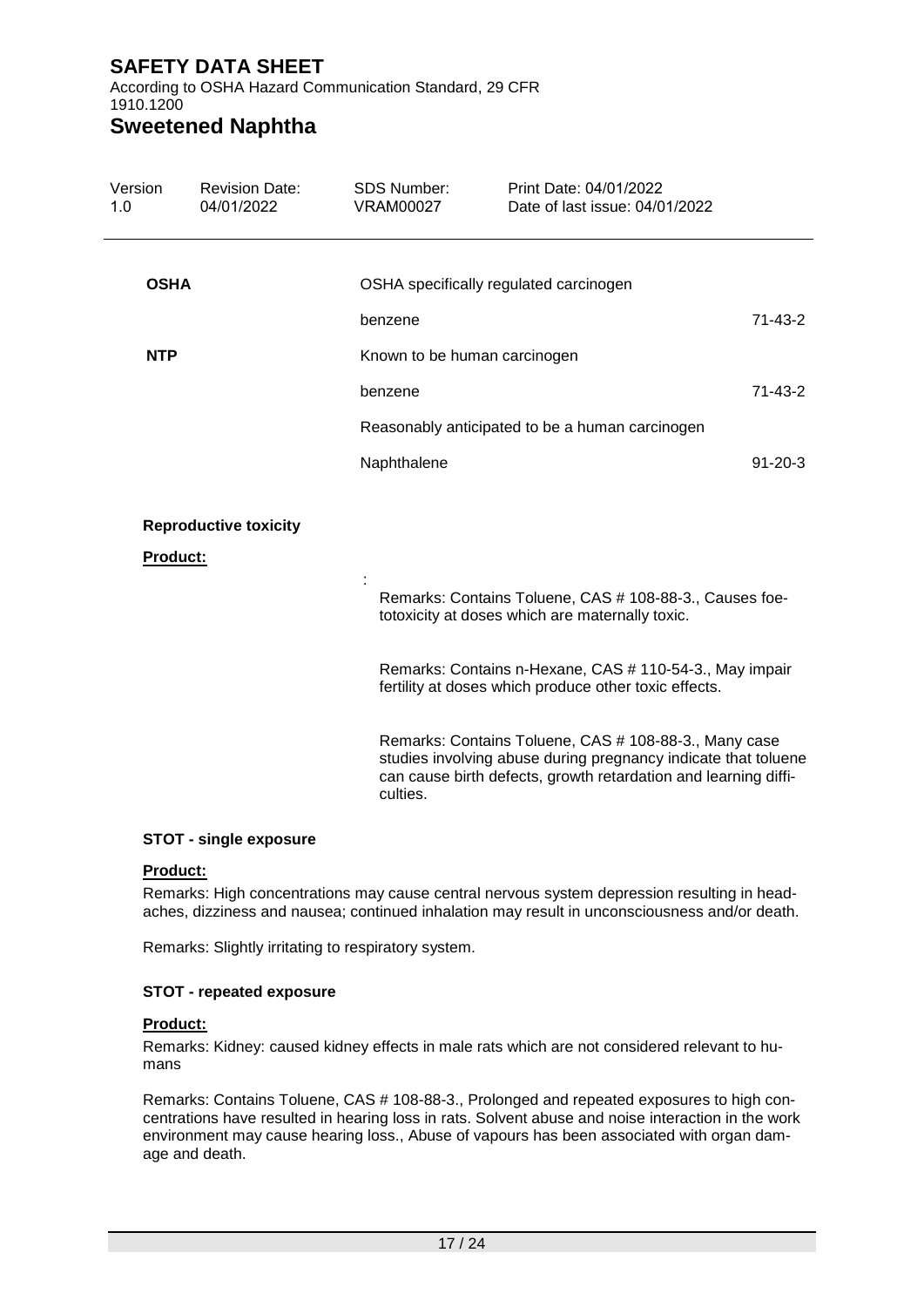According to OSHA Hazard Communication Standard, 29 CFR 1910.1200

# **Sweetened Naphtha**

| Version | <b>Revision Date:</b> | SDS Number: | Print Date: 04/01/2022         |
|---------|-----------------------|-------------|--------------------------------|
| 1.0     | 04/01/2022            | VRAM00027   | Date of last issue: 04/01/2022 |

#### **Aspiration toxicity**

#### **Product:**

Aspiration into the lungs when swallowed or vomited may cause chemical pneumonitis which can be fatal.

#### **Further information**

#### **Product:**

Remarks: Exposure to very high concentrations of similar materials has been associated with irregular heart rhythms and cardiac arrest.

Remarks: Classifications by other authorities under varying regulatory frameworks may exist.

#### **SECTION 12. ECOLOGICAL INFORMATION**

#### **Ecotoxicity**

no data available

#### **Persistence and degradability**

no data available

**Bioaccumulative potential** no data available

**Mobility in soil** no data available

**Other adverse effects**

no data available

#### **SECTION 13. DISPOSAL CONSIDERATIONS**

#### **Disposal methods**

| Waste from residues    | Recover or recycle if possible.<br>It is the responsibility of the waste generator to determine the<br>toxicity and physical properties of the material generated to<br>determine the proper waste classification and disposal meth-<br>ods in compliance with applicable regulations.<br>Waste arising from a spillage or tank cleaning should be dis-<br>posed of in accordance with prevailing regulations, preferably<br>to a recognised collector or contractor. The competence of the<br>collector or contractor should be established beforehand.<br>Do not dispose into the environment, in drains or in water<br>courses<br>Do not dispose of tank water bottoms by allowing them to<br>drain into the ground.<br>This will result in soil and groundwater contamination. |
|------------------------|------------------------------------------------------------------------------------------------------------------------------------------------------------------------------------------------------------------------------------------------------------------------------------------------------------------------------------------------------------------------------------------------------------------------------------------------------------------------------------------------------------------------------------------------------------------------------------------------------------------------------------------------------------------------------------------------------------------------------------------------------------------------------------|
| Contaminated packaging | Drain container thoroughly.<br>t.<br>After draining, vent in a safe place away from sparks and fire.                                                                                                                                                                                                                                                                                                                                                                                                                                                                                                                                                                                                                                                                               |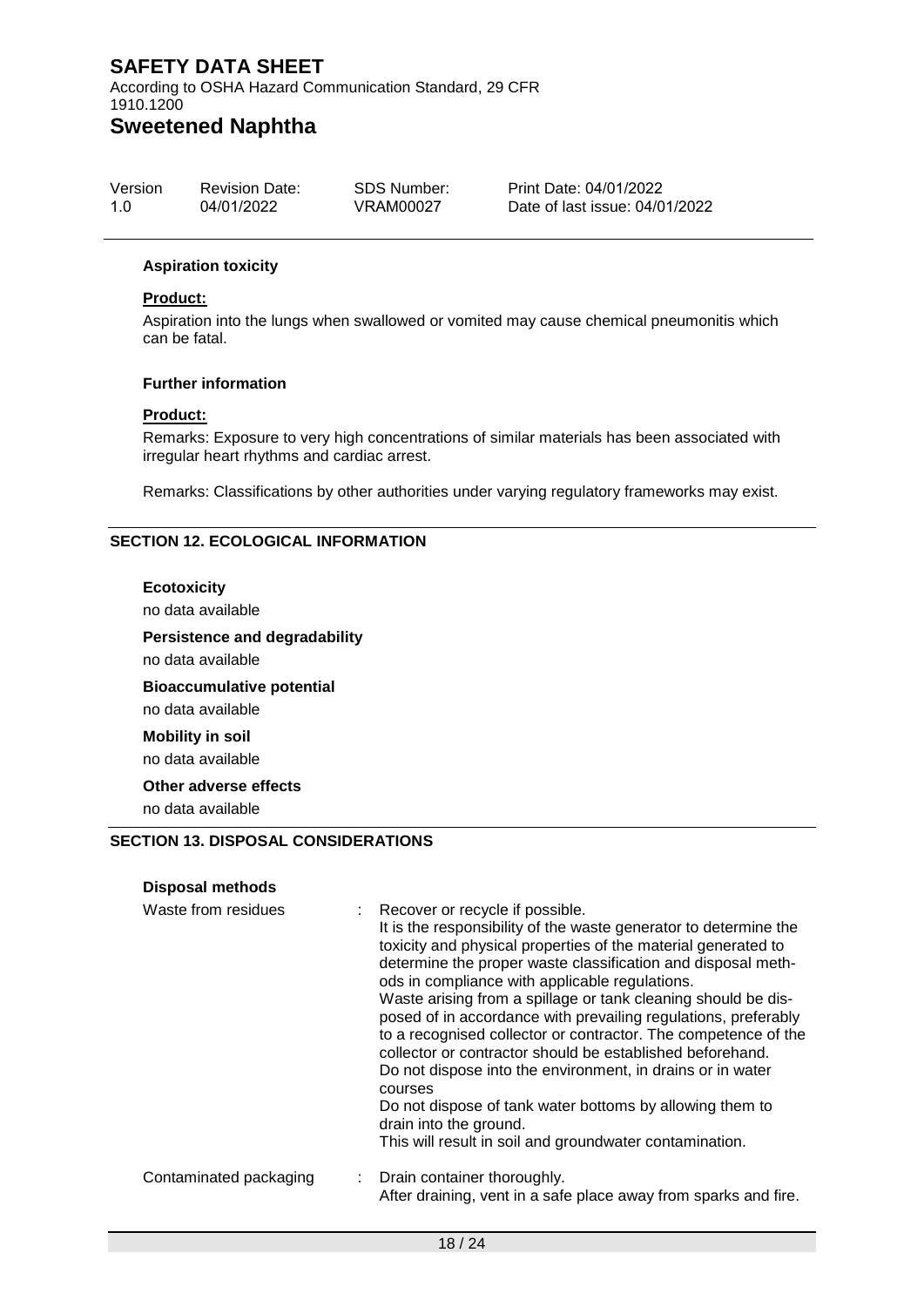According to OSHA Hazard Communication Standard, 29 CFR 1910.1200

### **Sweetened Naphtha**

| Version<br>1.0 | <b>Revision Date:</b><br>04/01/2022 | SDS Number:<br><b>VRAM00027</b> | Print Date: 04/01/2022<br>Date of last issue: $04/01/2022$                                                                                                                                                                  |
|----------------|-------------------------------------|---------------------------------|-----------------------------------------------------------------------------------------------------------------------------------------------------------------------------------------------------------------------------|
|                |                                     | container.                      | Residues may cause an explosion hazard.<br>Do not puncture, cut, or weld uncleaned drums.<br>Send to drum recoverer or metal reclaimer.<br>Do not pollute the soil, water or environment with the waste                     |
| <b>Remarks</b> | Local legislation                   |                                 | : Disposal should be in accordance with applicable regional,<br>national, and local laws and regulations.<br>Local regulations may be more stringent than regional or na-<br>tional requirements and must be complied with. |

#### **SECTION 14. TRANSPORT INFORMATION**

#### **National Regulations**

| UN/ID/NA number<br>Proper shipping name<br>Class<br>Packing group<br>Labels              | US Department of Transportation Classification (49 CFR Parts 171-180)<br>$:$ UN 1268<br>: PETROLEUM DISTILLATES, N.O.S.<br>: 3<br>$\mathbf{1}$<br>$\therefore$ 3 |
|------------------------------------------------------------------------------------------|------------------------------------------------------------------------------------------------------------------------------------------------------------------|
| <b>ERG Code</b>                                                                          | : 128                                                                                                                                                            |
| Marine pollutant                                                                         | no                                                                                                                                                               |
| <b>International Regulations</b>                                                         |                                                                                                                                                                  |
| <b>IATA-DGR</b><br>UN/ID No.<br>Proper shipping name<br>Class<br>Packing group<br>Labels | : UN 1268<br>: PETROLEUM DISTILLATES, N.O.S.<br>: 3<br>: T<br>: 3                                                                                                |
| <b>IMDG-Code</b><br>UN number<br>Droper chinning name                                    | $:$ UN 1268<br>DETDALELIM DISTILLATES N A S                                                                                                                      |

# Proper shipping name : PETROLEUM DISTILLATES, N.O.S. (Naphtha (petroleum), sweetened) Class : 3 Packing group : I Labels : 3

### **Transport in bulk according to Annex II of MARPOL 73/78 and the IBC Code**

Not applicable for product as supplied. MARPOL Annex 1 rules apply for bulk shipments by sea.

### **Special precautions for user**

Marine pollutant **in the set of the Startup** contains the set of the set of the set of the set of the set of the set of the set of the set of the set of the set of the set of the set of the set of the set of the set of the

Remarks : Special Precautions: Refer to Chapter 7, Handling & Storage, for special precautions which a user needs to be aware of or needs to comply with in connection with transport.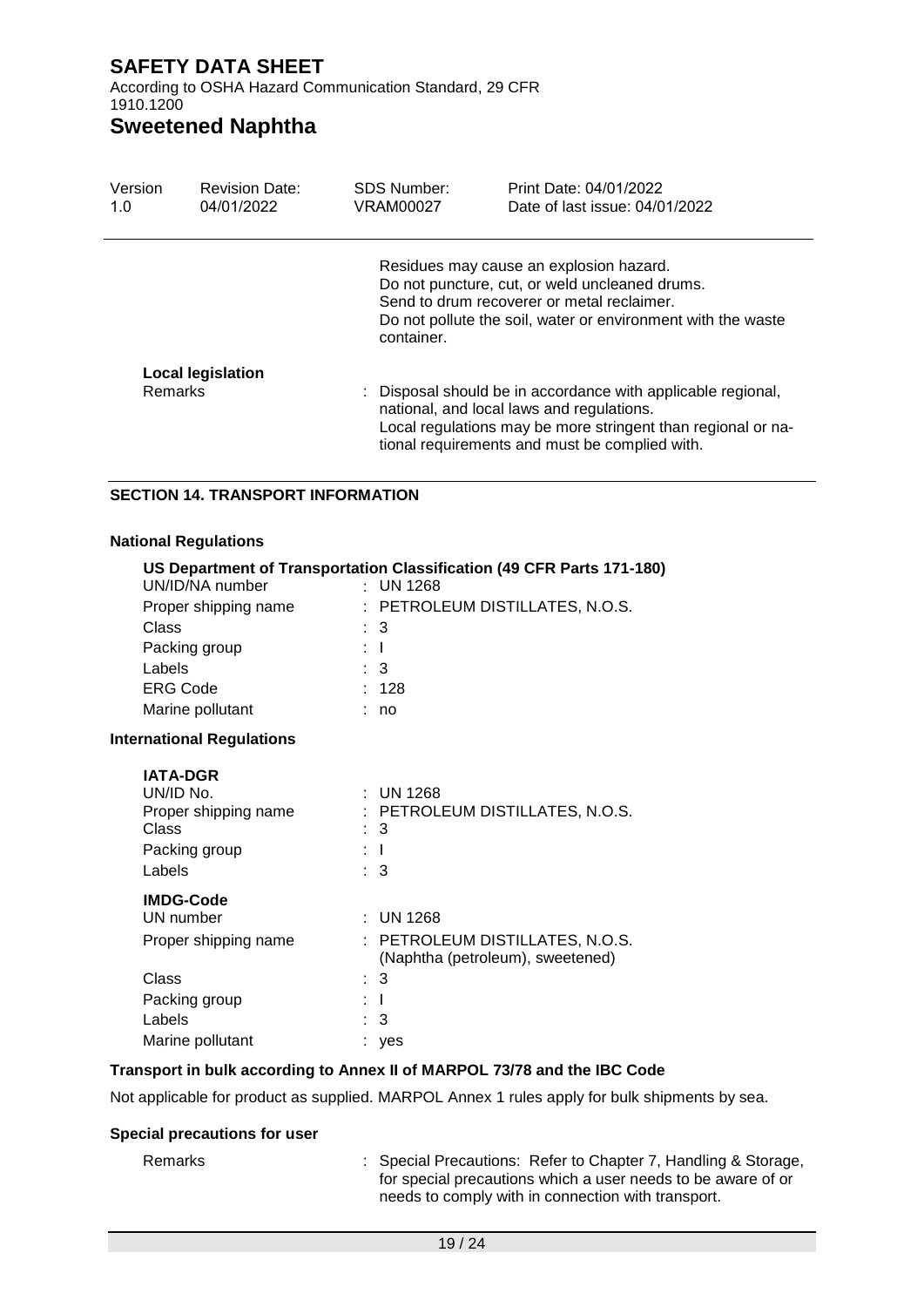According to OSHA Hazard Communication Standard, 29 CFR 1910.1200

## **Sweetened Naphtha**

| Version | <b>Revision Date:</b> | SDS Number: | Print Date: 04/01/2022         |
|---------|-----------------------|-------------|--------------------------------|
| 1.0     | 04/01/2022            | VRAM00027   | Date of last issue: 04/01/2022 |

#### **SECTION 15. REGULATORY INFORMATION**

#### **EPCRA - Emergency Planning and Community Right-to-Know Act**

#### **CERCLA Reportable Quantity**

| Components    | CAS-No.        | Component RQ | Calculated product RQ |
|---------------|----------------|--------------|-----------------------|
|               |                | (lbs)        | (lbs)                 |
| benzene       | $71 - 43 - 2$  | 10           | 200                   |
| toluene       | 108-88-3       | 100          | 100 (F005)            |
| <b>Xylene</b> | 1330-20-7      | 100          | 100 (F003)            |
| Ethylbenzene  | $100 - 41 - 4$ | 100          | 100 (F003)            |
| benzene       | $71 - 43 - 2$  | 10           | 10 (D018)             |

\*: Vertex HSSE classifies this material as an "oil" under the CERCLA Petroleum Exclusion, therefore re-leases to the environment are not reportable under CERCLA., The components with RQs are given for information.

#### **SARA 304 Extremely Hazardous Substances Reportable Quantity**

This material does not contain any components with a section 304 EHS RQ.

#### **SARA 302 Extremely Hazardous Substances Threshold Planning Quantity**

This material does not contain any components with a section 302 EHS TPQ.

| SARA 311/312 Hazards |    | Flammable (gases, aerosols, liquids, or solids)<br>Skin corrosion or irritation<br>Aspiration hazard<br>Reproductive toxicity<br>Germ cell mutagenicity<br>Carcinogenicity<br>Specific target organ toxicity (single or repeated exposure) |                |                  |  |
|----------------------|----|--------------------------------------------------------------------------------------------------------------------------------------------------------------------------------------------------------------------------------------------|----------------|------------------|--|
| <b>SARA 313</b>      | ÷. | The following components are subject to reporting levels es-<br>tablished by SARA Title III, Section 313:                                                                                                                                  |                |                  |  |
|                      |    | toluene                                                                                                                                                                                                                                    | 108-88-3       | $>= 30 - 50 %$   |  |
|                      |    | Xylene                                                                                                                                                                                                                                     | 1330-20-7      | $>= 30 - 50 \%$  |  |
|                      |    | 1,2,4-Trimethylbenzene                                                                                                                                                                                                                     | 95-63-6        | $>= 10 - 20%$    |  |
|                      |    | benzene                                                                                                                                                                                                                                    | 71-43-2        | $>= 5 - < 10 \%$ |  |
|                      |    | Ethylbenzene                                                                                                                                                                                                                               | $100 - 41 - 4$ | $>= 5 - < 10 \%$ |  |
|                      |    | n-Hexane                                                                                                                                                                                                                                   | 110-54-3       | $>= 5 - < 10 \%$ |  |
|                      |    | Naphthalene                                                                                                                                                                                                                                | $91 - 20 - 3$  | $>= 5 - < 10 \%$ |  |
|                      |    | cyclohexane                                                                                                                                                                                                                                | 110-82-7       | $>= 5 - < 10 \%$ |  |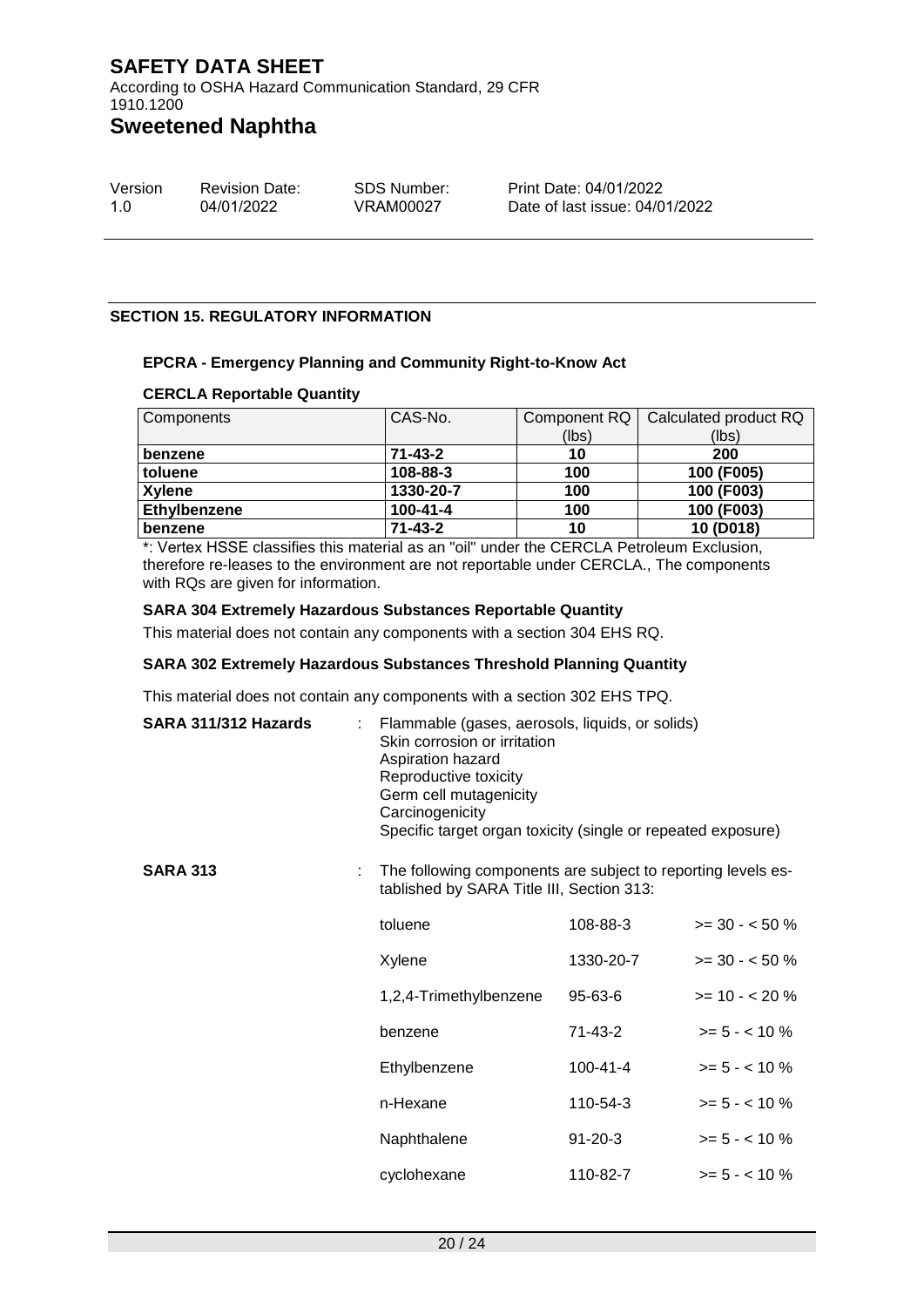According to OSHA Hazard Communication Standard, 29 CFR 1910.1200

## **Sweetened Naphtha**

| Version | <b>Revision Date:</b> | SDS Number: | Print Date: 04/01/2022         |
|---------|-----------------------|-------------|--------------------------------|
| 1.0     | 04/01/2022            | VRAM00027   | Date of last issue: 04/01/2022 |

#### **Clean Water Act**

The following Hazardous Chemicals are listed under the U.S. CleanWater Act, Section 311, Table 117.3:

| 108-88-3       | $30\%$ |
|----------------|--------|
| 1330-20-7      | $30\%$ |
| $71 - 43 - 2$  | 5%     |
| $100 - 41 - 4$ | 5%     |
| $91 - 20 - 3$  | 5%     |
| 110-82-7       | 5%     |
|                |        |

#### **US State Regulations**

#### **Pennsylvania Right To Know**

| toluene<br>108-88-3<br>1330-20-7<br>Xylene<br>1,2,4-Trimethylbenzene<br>$95 - 63 - 6$<br>cyclohexane<br>110-82-7<br>benzene<br>71-43-2<br>n-Hexane<br>110-54-3 | 64741-87-3 |
|----------------------------------------------------------------------------------------------------------------------------------------------------------------|------------|
|                                                                                                                                                                |            |
|                                                                                                                                                                |            |
|                                                                                                                                                                |            |
|                                                                                                                                                                |            |
|                                                                                                                                                                |            |
|                                                                                                                                                                |            |
| Ethylbenzene<br>$100 - 41 - 4$                                                                                                                                 |            |
| Naphthalene<br>$91 - 20 - 3$                                                                                                                                   |            |

#### **California Prop. 65**

WARNING: This product can expose you to chemicals including benzene, Ethylbenzene, Naphthalene, which is/are known to the State of California to cause cancer, and toluene, benzene, which is/are known to the State of California to cause birth defects or other reproductive harm. For more information go to www.P65Warnings.ca.gov.

#### **California List of Hazardous Substances**

| Naphtha (petroleum), sweetened<br>toluene<br>Xylene<br>1,2,4-Trimethylbenzene<br>cyclohexane<br>benzene<br>n-Hexane<br>Ethylbenzene | 64741-87-3<br>108-88-3<br>1330-20-7<br>$95 - 63 - 6$<br>110-82-7<br>71-43-2<br>110-54-3<br>$100 - 41 - 4$ |
|-------------------------------------------------------------------------------------------------------------------------------------|-----------------------------------------------------------------------------------------------------------|
| Naphthalene                                                                                                                         | $91 - 20 - 3$                                                                                             |
| <b>California Regulated Carcinogens</b>                                                                                             |                                                                                                           |
| benzene                                                                                                                             | $71 - 43 - 2$                                                                                             |

#### **Other regulations:**

The regulatory information is not intended to be comprehensive. Other regulations may apply to this material.

#### **The components of this product are reported in the following inventories:**

TSCA : All components listed.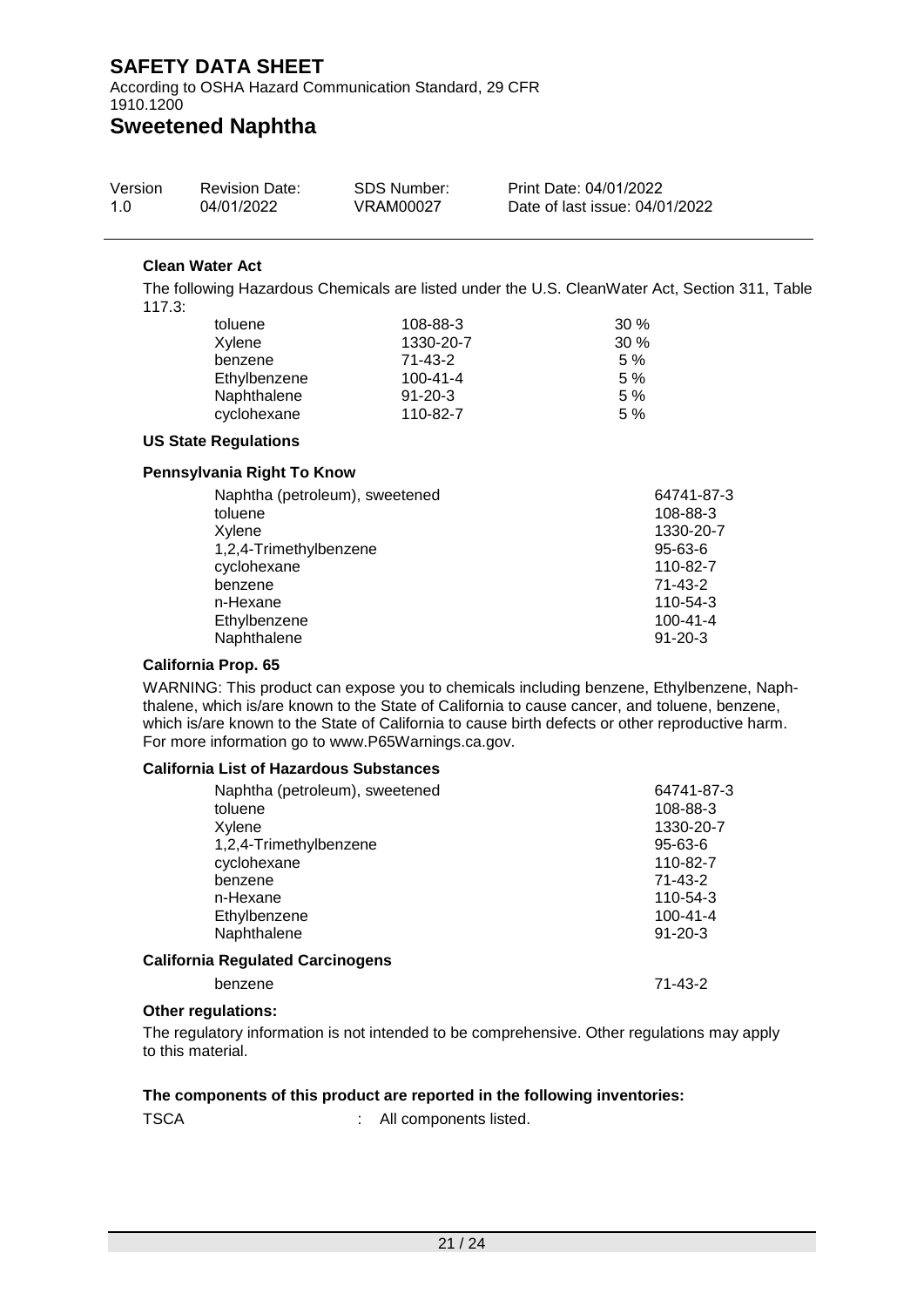According to OSHA Hazard Communication Standard, 29 CFR 1910.1200

# **Sweetened Naphtha**

| Version | <b>Revision Date:</b> | <b>SDS Number:</b> | <b>Print Dat</b> |
|---------|-----------------------|--------------------|------------------|
| 1.0     | 04/01/2022            | VRAM00027          | Date of la       |

te: 04/01/2022 last issue: 04/01/2022

#### **SECTION 16. OTHER INFORMATION**

#### **Further information**

NFPA Rating (Health, Fire, Reac-1, 3, 0 tivity)

#### **Full text of other abbreviations**

| ACGIH<br><b>ACGIH BEI</b><br>OSHA CARC<br>OSHA P0                                                                                                                                                                                                   |    | USA. ACGIH Threshold Limit Values (TLV)<br>ACGIH - Biological Exposure Indices (BEI)<br><b>OSHA Specifically Regulated Chemicals/Carcinogens</b><br>USA. OSHA - TABLE Z-1 Limits for Air Contaminants -<br>1910.1000                                                                                                                                                                                                                                                                                                                                                                                                                                                                                                                                                                                                                                                                               |
|-----------------------------------------------------------------------------------------------------------------------------------------------------------------------------------------------------------------------------------------------------|----|----------------------------------------------------------------------------------------------------------------------------------------------------------------------------------------------------------------------------------------------------------------------------------------------------------------------------------------------------------------------------------------------------------------------------------------------------------------------------------------------------------------------------------------------------------------------------------------------------------------------------------------------------------------------------------------------------------------------------------------------------------------------------------------------------------------------------------------------------------------------------------------------------|
| OSHA Z-1<br>OSHA Z-2<br>ACGIH / TWA<br><b>ACGIH / STEL</b><br>OSHA CARC / PEL<br><b>OSHA CARC / STEL</b><br>OSHA P0 / TWA<br>OSHA PO / STEL<br>OSHA Z-1 / TWA<br>OSHA Z-2 / TWA<br>OSHA Z-2 / CEIL<br>OSHA Z-2 / Peak<br>Abbreviations and Acronyms | ÷. | USA. Occupational Exposure Limits (OSHA) - Table Z-1 Lim-<br>its for Air Contaminants<br>USA. Occupational Exposure Limits (OSHA) - Table Z-2<br>8-hour, time-weighted average<br>Short-term exposure limit<br>Permissible exposure limit (PEL)<br><b>Excursion limit</b><br>8-hour time weighted average<br>Short-term exposure limit<br>8-hour time weighted average<br>8-hour time weighted average<br>Acceptable ceiling concentration<br>Acceptable maximum peak above the acceptable ceiling con-<br>centration for an 8-hr shift<br>The standard abbreviations and acronyms used in this docu-<br>ment can be looked up in reference literature (e.g. scientific<br>dictionaries) and/or websites.                                                                                                                                                                                          |
|                                                                                                                                                                                                                                                     |    | ACGIH = American Conference of Governmental Industrial<br><b>Hygienists</b><br>ADR = European Agreement concerning the International<br>Carriage of Dangerous Goods by Road<br>AICS = Australian Inventory of Chemical Substances<br>ASTM = American Society for Testing and Materials<br>BEL = Biological exposure limits<br>BTEX = Benzene, Toluene, Ethylbenzene, Xylenes<br>CAS = Chemical Abstracts Service<br>CEFIC = European Chemical Industry Council<br>CLP = Classification Packaging and Labelling<br>COC = Cleveland Open-Cup<br>DIN = Deutsches Institut fur Normung<br><b>DMEL</b> = Derived Minimal Effect Level<br>DNEL = Derived No Effect Level<br>DSL = Canada Domestic Substance List<br>$EC = European Commission$<br>EC50 = Effective Concentration fifty<br>ECETOC = European Center on Ecotoxicology and Toxicolo-<br>gy Of Chemicals<br>ECHA = European Chemicals Agency |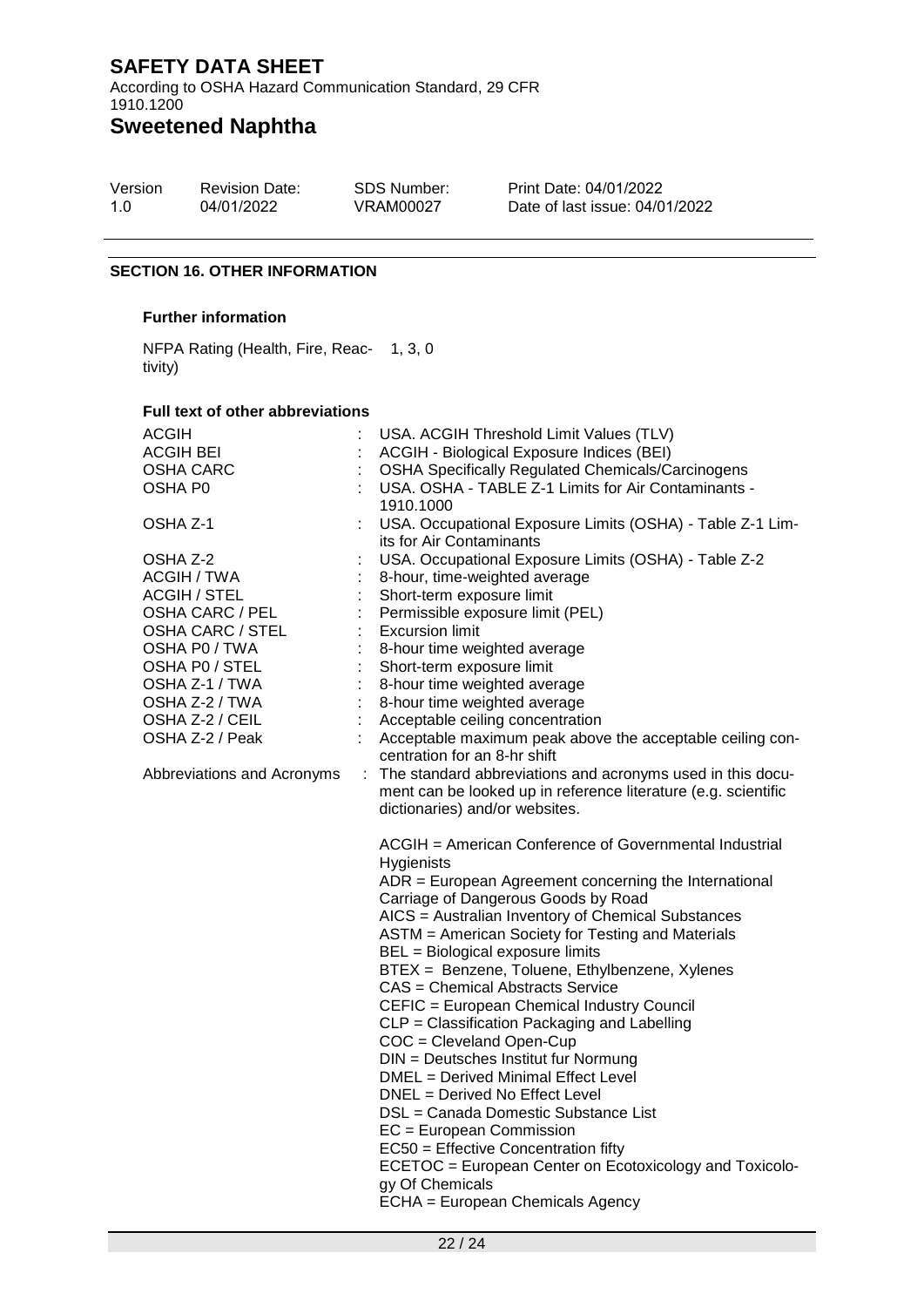According to OSHA Hazard Communication Standard, 29 CFR 1910.1200

## **Sweetened Naphtha**

| Version<br>1.0 | <b>Revision Date:</b><br>04/01/2022 | SDS Number:<br>VRAM00027                                                                                                                                                                                                                          | Print Date: 04/01/2022<br>Date of last issue: 04/01/2022                                                                                                                                                                                                                                                                                                                                                                                                                                                                                                                                                                                                                                                                                                                                                                                                                                                                                                                                                                                                                                                                                                                                                                                                                                                                                                                                                                                                                                                                    |
|----------------|-------------------------------------|---------------------------------------------------------------------------------------------------------------------------------------------------------------------------------------------------------------------------------------------------|-----------------------------------------------------------------------------------------------------------------------------------------------------------------------------------------------------------------------------------------------------------------------------------------------------------------------------------------------------------------------------------------------------------------------------------------------------------------------------------------------------------------------------------------------------------------------------------------------------------------------------------------------------------------------------------------------------------------------------------------------------------------------------------------------------------------------------------------------------------------------------------------------------------------------------------------------------------------------------------------------------------------------------------------------------------------------------------------------------------------------------------------------------------------------------------------------------------------------------------------------------------------------------------------------------------------------------------------------------------------------------------------------------------------------------------------------------------------------------------------------------------------------------|
|                |                                     | <b>Chemical Substances</b><br>Inventory<br>Labelling of Chemicals<br>IL50 = Inhibitory Level fifty<br>LL50 = Lethal Loading fifty<br><b>Pollution From Ships</b><br>served Effect Level<br><b>Substances</b><br>Chemicals<br>gerous Goods by Rail | EINECS = The European Inventory of Existing Commercial<br>EL50 = Effective Loading fifty<br><b>ENCS</b> = Japanese Existing and New Chemical Substances<br>EWC = European Waste Code<br>GHS = Globally Harmonised System of Classification and<br>IARC = International Agency for Research on Cancer<br>IATA = International Air Transport Association<br>IC50 = Inhibitory Concentration fifty<br><b>IMDG</b> = International Maritime Dangerous Goods<br>INV = Chinese Chemicals Inventory<br>IP346 = Institute of Petroleum test method $N^{\circ}$ 346 for the<br>determination of polycyclic aromatics DMSO-extractables<br>KECI = Korea Existing Chemicals Inventory<br>LC50 = Lethal Concentration fifty<br>LD50 = Lethal Dose fifty per cent.<br>LL/EL/IL = Lethal Loading/Effective Loading/Inhibitory loading<br>MARPOL = International Convention for the Prevention of<br>NOEC/NOEL = No Observed Effect Concentration / No Ob-<br>OE_HPV = Occupational Exposure - High Production Volume<br>PBT = Persistent, Bioaccumulative and Toxic<br>PICCS = Philippine Inventory of Chemicals and Chemical<br><b>PNEC</b> = Predicted No Effect Concentration<br>REACH = Registration Evaluation And Authorisation Of<br>RID = Regulations Relating to International Carriage of Dan-<br>SKIN_DES = Skin Designation<br>STEL = Short term exposure limit<br>TRA = Targeted Risk Assessment<br>TSCA = US Toxic Substances Control Act<br>TWA = Time-Weighted Average<br>vPvB = very Persistent and very Bioaccumulative |
|                |                                     |                                                                                                                                                                                                                                                   |                                                                                                                                                                                                                                                                                                                                                                                                                                                                                                                                                                                                                                                                                                                                                                                                                                                                                                                                                                                                                                                                                                                                                                                                                                                                                                                                                                                                                                                                                                                             |

This product is intended for use in closed systems only. Due to a change in detail in Section 15, this document has been released as a significant change.

Revision Date : 04/01/2022

The information provided in this Safety Data Sheet is correct to the best of our knowledge, information and belief at the date of its publication. The information given is designed only as a guidance for safe handling, use, processing, storage, transportation, disposal and release and is not to be considered a warranty or quality specification. The information relates only to the specific